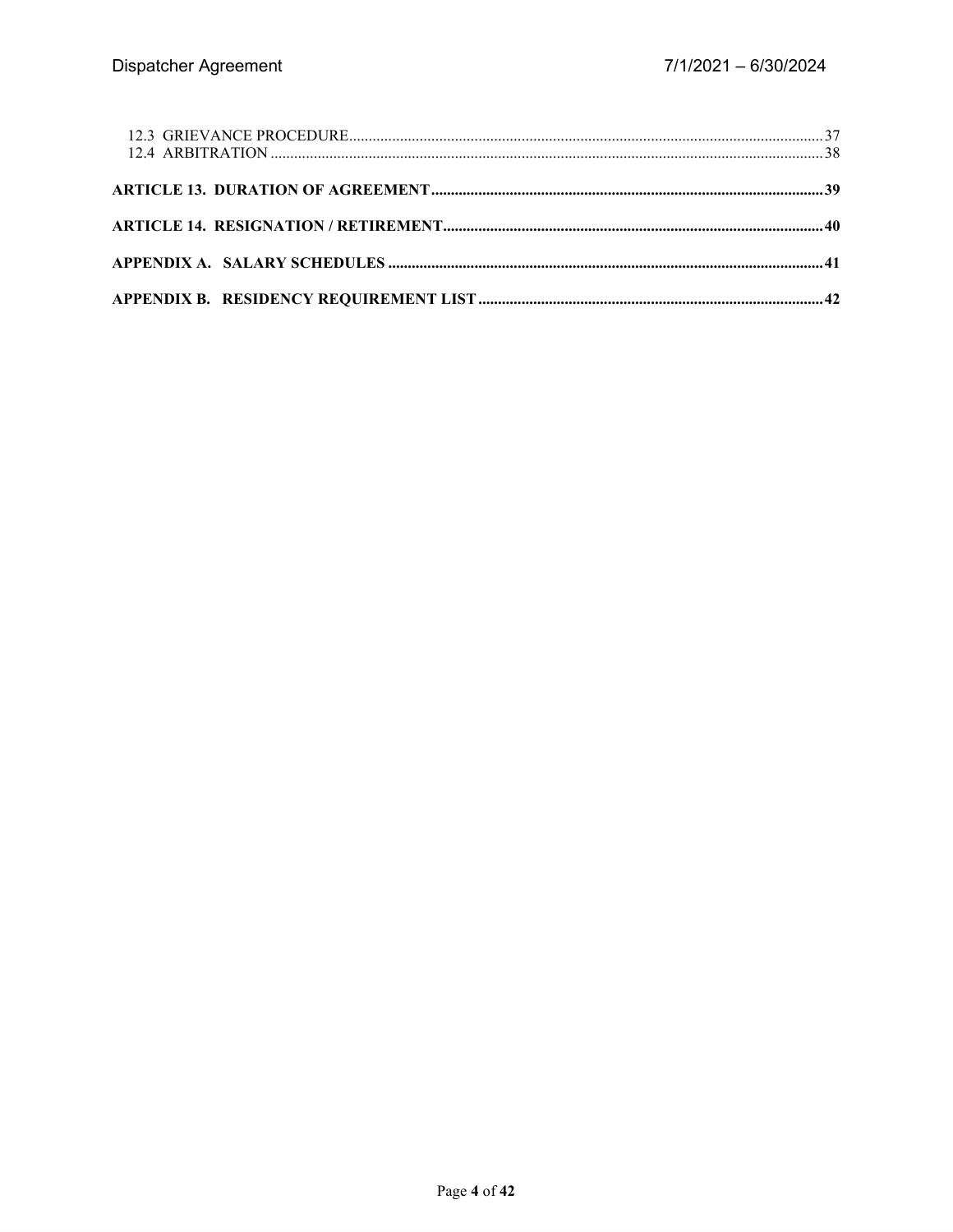#### COLLECTIVE BARGAINING AGREEMENT between TOWN OF CONCORD and TEAMSTERS, LOCAL #25 (Public Safety Dispatchers)

## PREAMBLE

This agreement is made and entered into by and between the Town of Concord, Massachusetts, hereinafter referred to as the "Town", and the Teamsters Local 25, an affiliate of the International Brotherhood of Teamsters, with principal offices located at 544 Main Street, Boston, Massachusetts, 02129-1113, hereinafter referred to as the "Union".

## **WITNESSETH**

WHEREAS, the Union has been certified by the Labor Relations Commission of the Commonwealth of Massachusetts, Case No. MCR-4557, for certain employees of the Town of Concord (Public Safety Dispatch) and;

WHEREAS, it is the desire of the Town and the Union to establish and maintain mutual understanding, cooperation, and harmonious relationships between them;

NOW, THEREFORE, in consideration of the mutual promises and agreements herein contained, the parties mutually agree as follows: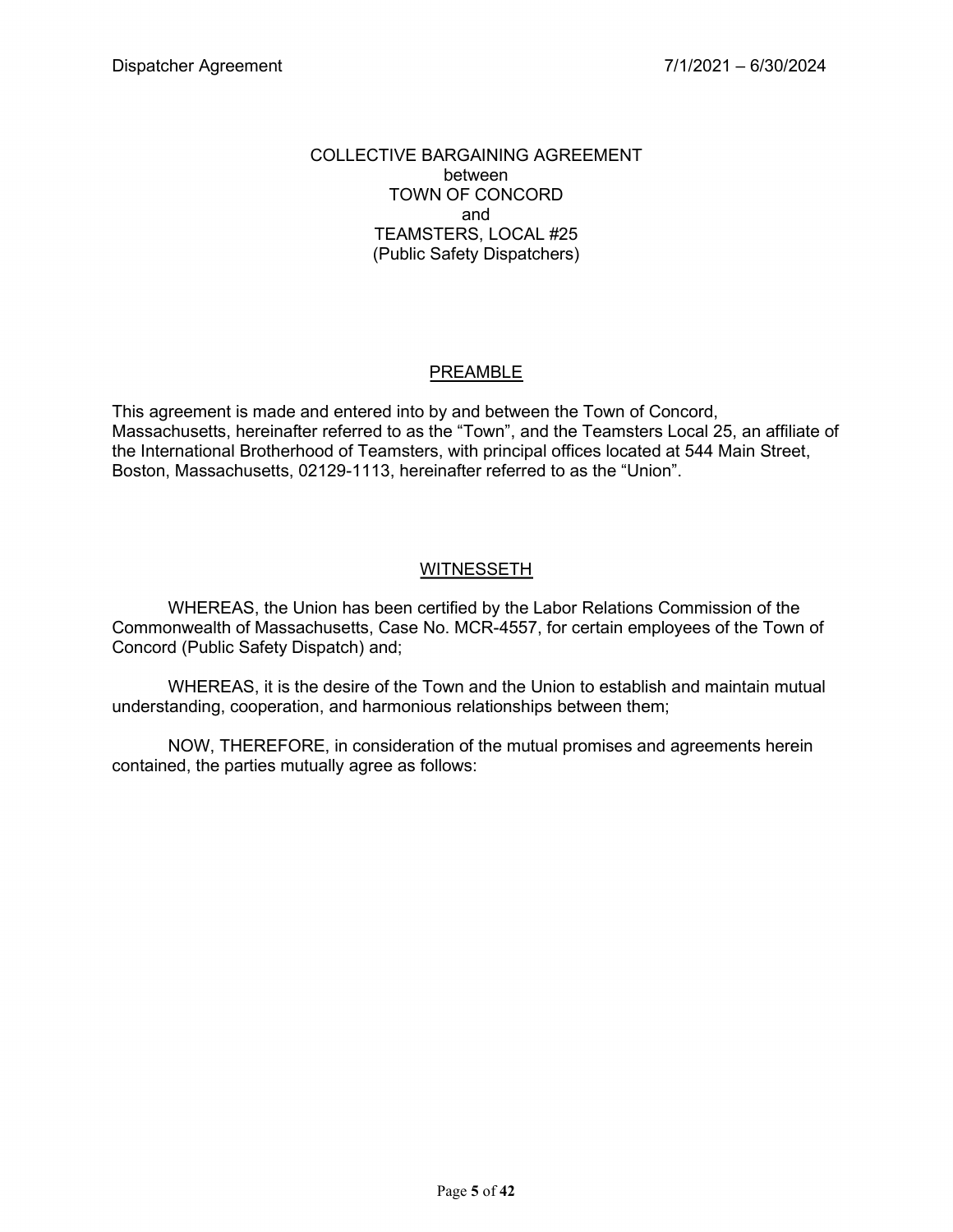## **ARTICLE 1. GENERAL PROVISIONS**

#### **1.1 RECOGNITION**

Pursuant to MLRC Certification No. 4557, the Town hereby recognizes the Union as the sole and exclusive bargaining agent for all employees (as defined in Article 1.2 of this Agreement) who work as a Public Safety Dispatcher or Lead Public Safety Dispatcher of the Police Department for more than thirty (30) consecutive days, and excluding all police officers and administrative, clerical, maintenance, executive, professional, casual and all other employees of the Town of Concord.

#### **1.2 DEFINITIONS**

"Employee" or "employees" means the person or persons for whom the Union is recognized as the sole and exclusive bargaining agent.

"Full-time Employee" means an employee retained in a position consisting of an average of forty (40) hours per week.

"Part-time Employee" means an employee retained in a position consisting of an average of less than forty (40) hours per week, but at least twenty (20) hours per week.

"Regular Position" means a full or part-time position of twenty (20) or more hours per week which requires the services of an employee in continuous employment for an indefinite term.

"Temporary Position" means a full or part-time position which is not likely to require the services of an incumbent in continuous employment for more than eighteen (18) consecutive months. Employees holding temporary positions are not eligible for leave or insurance benefits.

"Limited-Status Position" means a position which requires the services of an employee in continuous year-round employment for less than twenty (20) hours per week. Employees holding limited-status positions are not eligible for leave or insurance benefits.

"Town" means the Town of Concord acting through its Town Manager, as Chief Executive Officer, and the Town Manager's authorized representatives, including the Assistant Town Manager, the Human Resources Director, and the Chief of Police, or the Chief's designee.

"Work Shift" means the regular work shift of an employee from the normal starting time to the normal quitting time, exclusive of overtime.

"Department Head" means the Chief of Police, or such person as may be authorized or designated to serve as the Chief's designee.

"Designated Beneficiary" means the beneficiary designated under the provisions of the Mass. Gen. L. Chapter 32, unless another beneficiary is filed in writing with the Human Resources Department.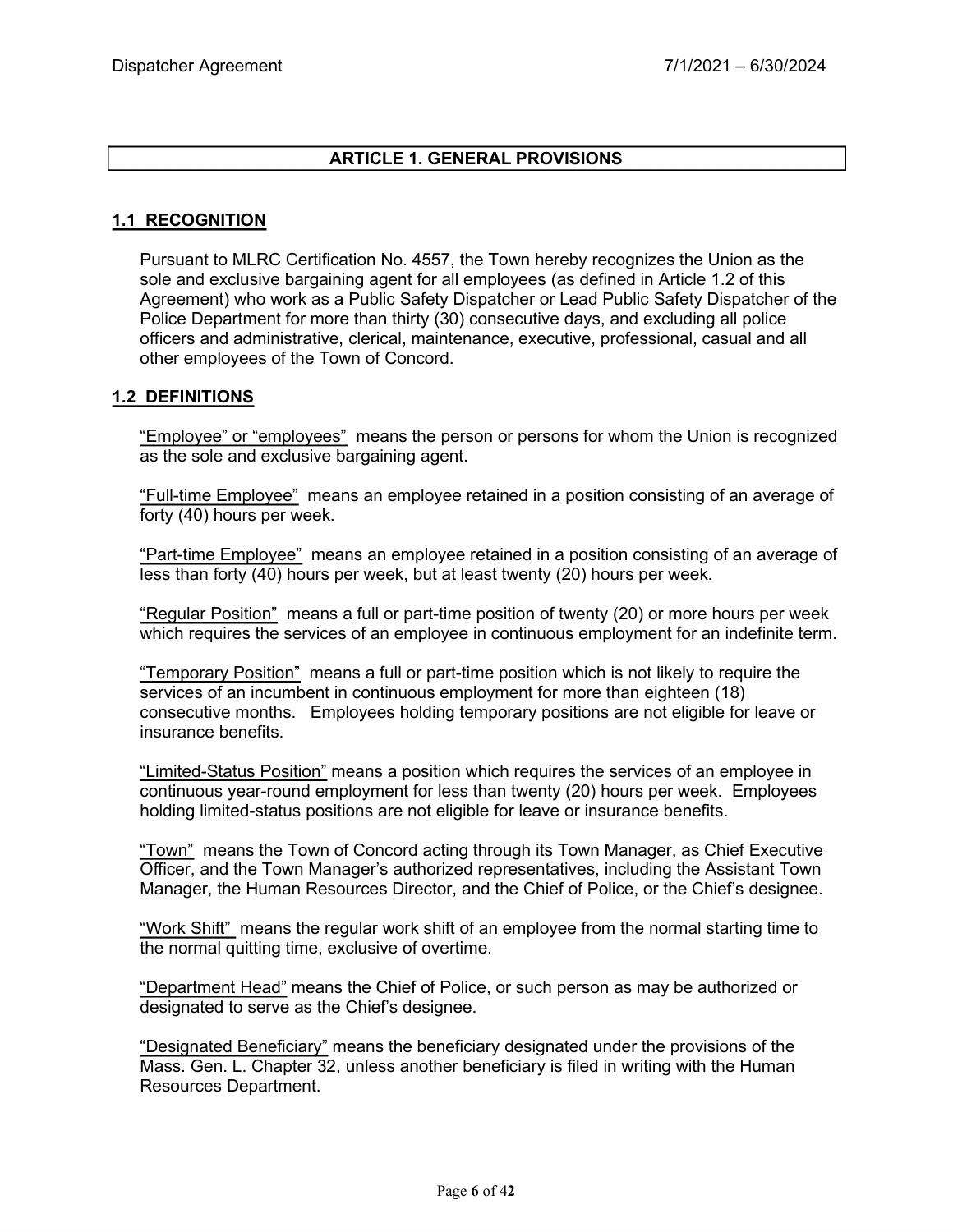"Department" means the Town of Concord Police Department, or its functional successor.

"Division" means the Public Safety Dispatch division of the Town of Concord Police Department.

"Seniority" means the length of time an individual employee has been employed in a position within the bargaining unit. Such time does not include previous service when an employee is re-hired after voluntarily leaving employment with the Town.

## **1.3 STABILITY OF AGREEMENT**

No employee or group of employees within the bargaining unit may modify or waive any provision of this Agreement.

No agreement, understanding, alteration or variation of the agreement, terms or provisions herein contained shall bind the parties hereto unless made and executed in writing by the parties hereto.

The failure of the Town or the Union to insist, in any one or more incidents, upon performance of any of the terms or conditions of this Agreement shall not be considered a waiver or relinquishment of the rights of the Town or of the Union to future performance of any such term or condition, and the obligations of the Union or of the Town to such future performance shall continue in full force and effect.

The provisions of this Agreement supersede any conflicting or inconsistent rule, regulation, ordinance or order promulgated by the Town.

Should any part hereof or any provision herein contained be rendered or declared invalid by reason of any existing or subsequently enacted legislation or by any decree of a court of competent jurisdiction, such invalidation of such part or portion of this Agreement shall not invalidate the remaining portions hereof; provided, however, upon such invalidation, the parties agree immediately to meet and negotiate such parts or provisions affected. The remaining parts or provision shall remain in full force and effect.

No amendment to this Agreement shall bind the parties hereto unless in writing and signed by the parties hereto. No practice, condition of employment or benefit or oral agreement not expressly stated in this Agreement shall be binding on the Town or the Union. The parties further agree that only matters which are expressly and specifically limited or restricted by a provision of this Agreement shall be subject to the grievance arbitration provisions of this Agreement.

### **1.4 NON-DISCRIMINATION**

The parties to this Agreement agree that they will not discriminate against any employee because of such employee's race, color, religion, sex, gender identity, sexual orientation (as defined by law), age (as defined by law), genetic information, national origin, disability, pregnancy, military status or veteran's status.

It is mutually agreed that neither party shall interfere with, restrain, coerce, or otherwise discriminate against any employee in their right to join or assist, or refrain from joining or assisting, any labor organization.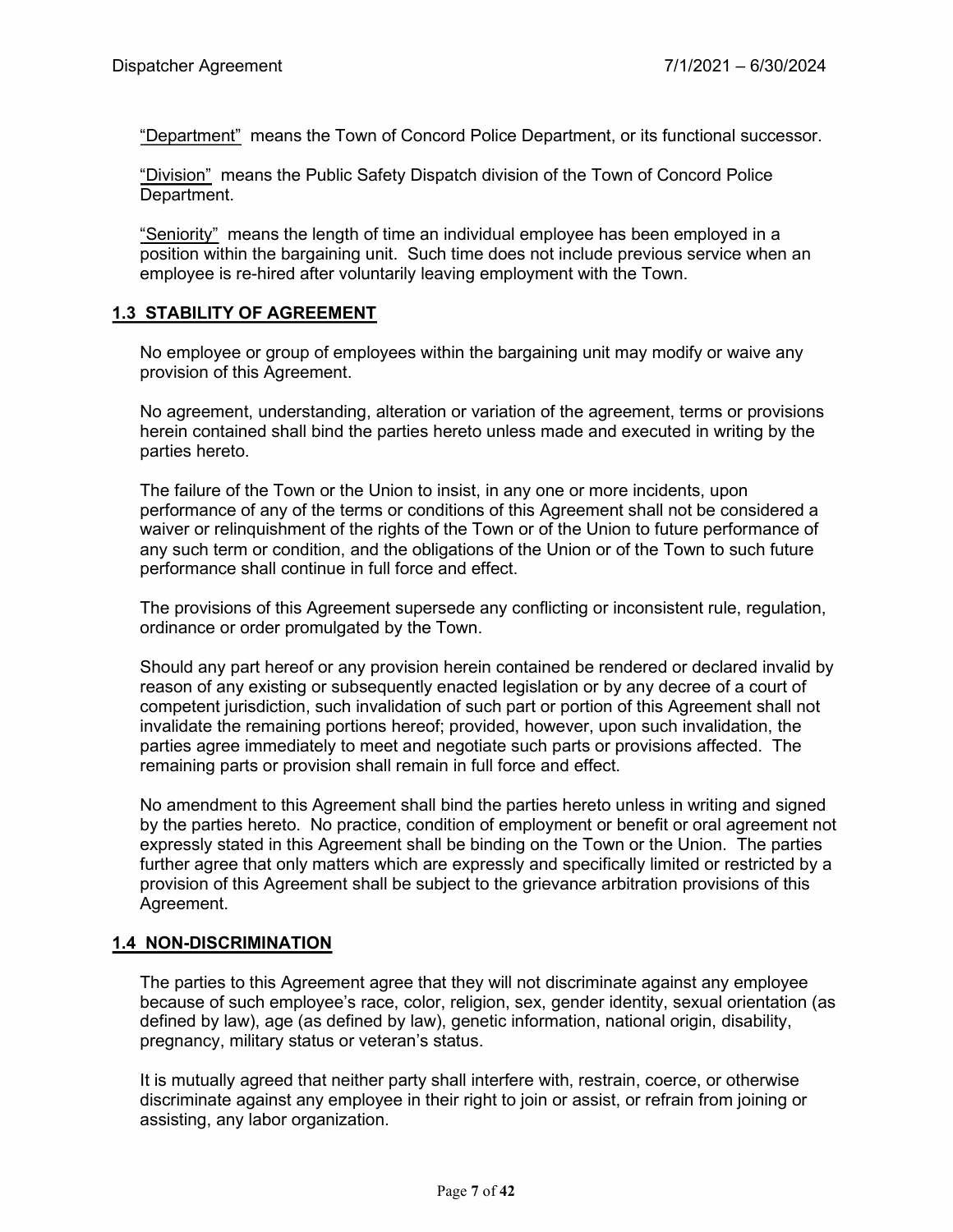Neither the Town nor the Union shall interfere with, restrain, coerce, intimidate, or discriminate against any employee because of membership or lawful activity in forwarding the interests or purposes of the Union, or non-membership or non-participation in such activity.

Complaints alleging a violation of this Article may be addressed in accordance with the Grievance Procedure of this Agreement. Employees are also encouraged to promptly notify the Human Resources Director and/or Deputy Town Manager of any alleged discrimination.

Employees who have been accused of discrimination may use the Grievance Procedure of this contract in regards to any action taken as a result of such accusation.

### **1.5 NO STRIKE OR LOCK OUT CLAUSE**

It shall be unlawful for any employee or the Union to engage in, induce or encourage any strike, work stoppage, slowdown, sick-out, picketing, or other withholding of services from the Town, including so-called work-to-rule, refusal to perform in whole or in part duties of employment, however established, and the withholding of overtime services.

Should any employee or group of employees covered by this Agreement engage in any such job action, the Union shall take all reasonable means to induce the employee(s) to return to work.

Employees who participate in the activity or activities set out in this Article may be disciplined or discharged as the Town, acting in its judgment, deems proper, provided, however, that an issue of fact as to whether an individual has engaged in such activity may be the subject of the grievance-arbitration procedures set out herein.

The Town agrees that during the life of this Agreement, it will not lock out any employees covered by this Agreement.

The Town may, in addition to the remedies under Chapter 150E of the General Laws of this Agreement, file independently an action in the appropriate court to enforce this Article.

### **1.6 MANAGEMENT RIGHTS**

The Town is a public body established under, and with the powers provided by the General Laws of the Commonwealth of Massachusetts. Nothing in the Agreement shall derogate from the powers and responsibilities of the Town under the laws and regulations of the Commonwealth. The Town, its Board of Selectmen, Town Manager, and Chief of Police, reserve and retain those rights, powers and duties it now has or will have granted or conferred upon it by the General Laws of the Commonwealth. Except as specifically abridged or modified by an express term of this Agreement, the exercise of the aforesaid Town's rights shall be final and binding.

Nothing in this agreement shall limit the employer in the exercise of its function of management and in the direction and supervision of the Town's business. This includes but is not limited to the right to: add or eliminate departments; require and assign overtime; increase or decrease the number of jobs; change process; assign work to be performed; schedule shifts and hours of work and lunch and break periods; hire, suspend, demote,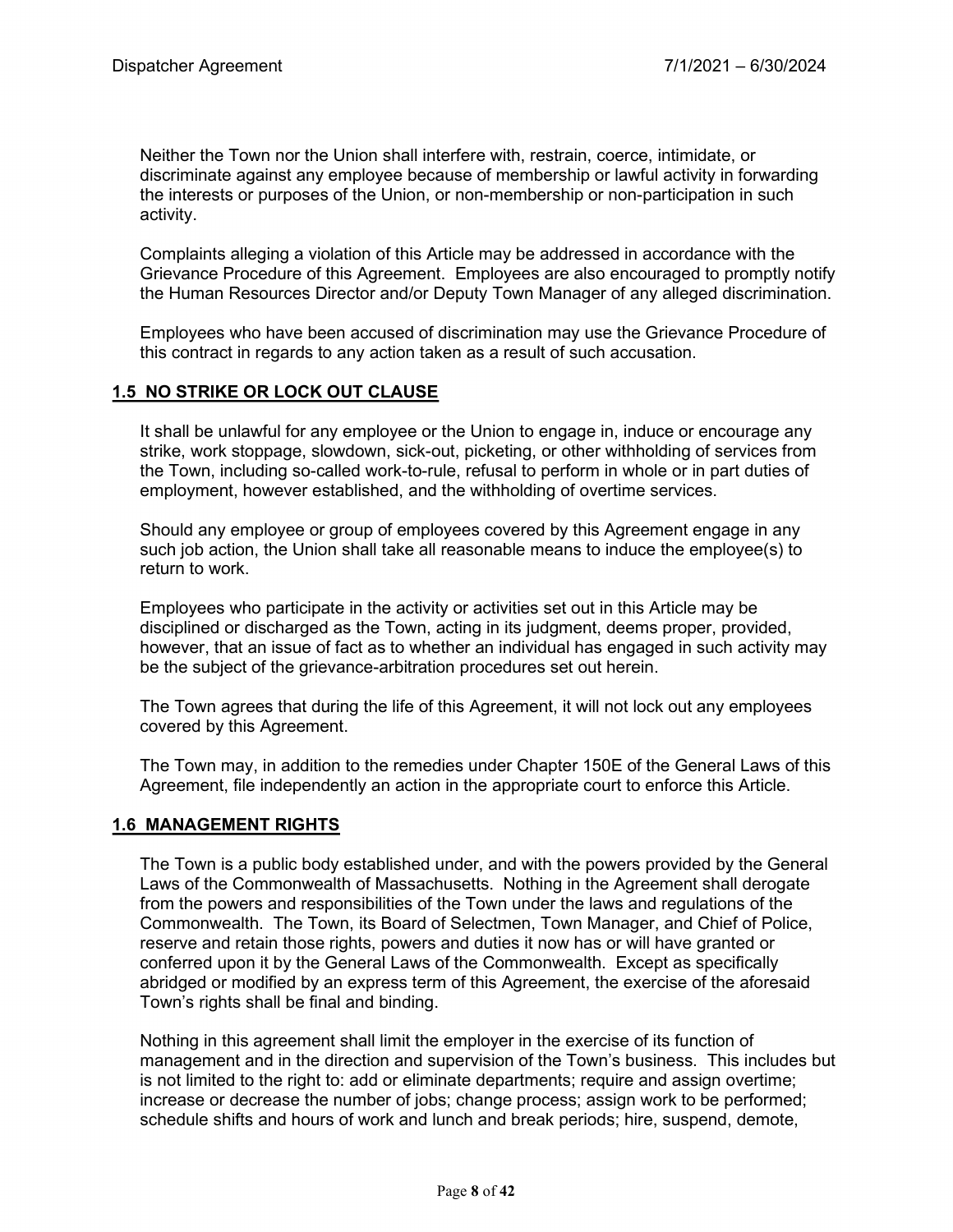discipline, or discharge; transfer or promote; layoff because of lack of work or other legitimate reasons; establish rules, regulations, job descriptions, policies and procedures; conduct orderly operations; establish new jobs; abolish and change existing jobs; determine where, when, how and by whom work will be done; determine standards of proficiency in required skills; and institute technological changes; except where any such rights are specifically modified or abridged by the express terms of this agreement.

Unless an express, specific provision of this agreement clearly provides otherwise, the Town, acting through the Police Chief or other appropriate Officials as may be authorized to act on its behalf, retains all the rights and prerogatives it had prior to the signing of this Agreement either by law, custom, practice, usage or precedent to manage and control the Department.

By way of example but not limitation, management retains the following rights:

- 1. to determine the mission, budget and policy of the Department;
- 2. to determine the organization of the Department, the number of employees, the work functions, and the technology to be used in performing them;
- 3. to determine the numbers, types, and grades of positions or employees assigned to an organizational unit, work project, or to any location, task, vehicle, building, station or facility;
- 4. to determine the methods, means and personnel by which the Department's operations are to be carried out;
- 5. to use non-bargaining unit employees to perform dispatching duties for up to thirty (30) consecutive days;
- 6. to manage and direct employees of the Department;
- 7. to maintain and improve orderly procedures and the efficiency of operations;
- 8. to hire, promote and assign employees;
- 9. to temporarily reassign or detail employees to other shifts or other duties;
- 10. to grant and schedule leaves, including sick and administrative leave;
- 11. to require that employees respond to a recall;
- 12. to determine the equipment to be used and the uniforms to be worn in the performance of duty;
- 13. to determine the policies affecting the hiring, promotion, retention, and training of employees;
- 14. to establish qualifications for ability to perform work in classes and/or ratings, including physical, intellectual, and mental health qualifications;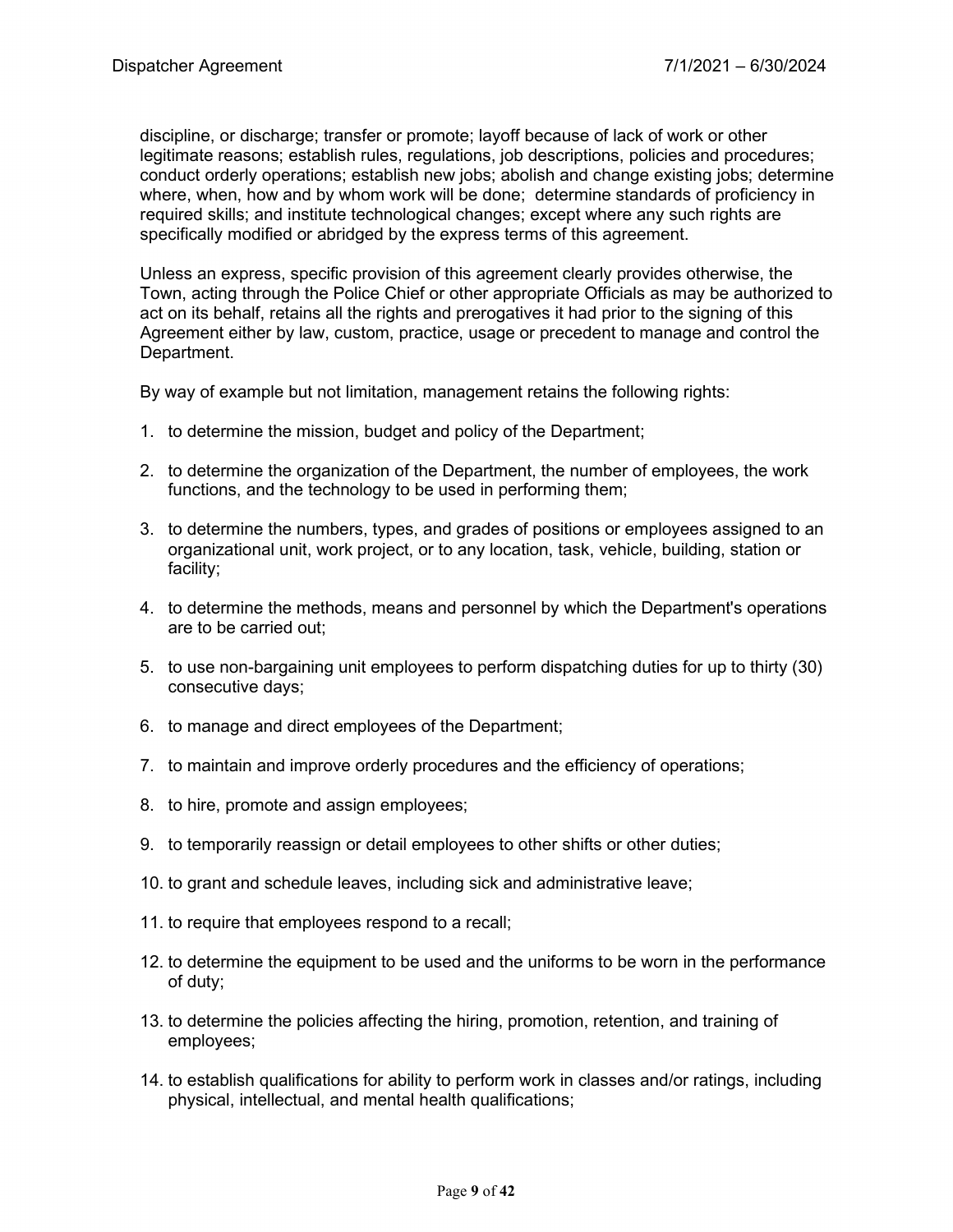- 15. to lay off employees in the event of lack of work or funds or under conditions where management believes that continuation of such work would be less efficient, less productive, or less economical;
- 16. to establish or modify work schedules and shift schedules and the number and selection of employees to be assigned;
- 17. to take whatever actions may be necessary to carry out its responsibilities in situations of emergency notwithstanding any contrary provision of the Agreement;
- 18. to enforce existing rules and regulations for the governance of the Department;
- 19. to add to or modify rules and regulations as it deems appropriate provided that the Union is notified when practicable;
- 20. to evaluate employees, including establishment of the evaluation instrument, the frequency of evaluations and the conducting of the evaluation;
- 21. to suspend, demote, discharge, or take other disciplinary action against employees; provided, however, for employees who have successfully completed their probationary period, only for just cause;
- 22. to require the cooperation of all employees in disciplinary investigations;
- 23. to determine the Town's internal security procedures and practices;
- 24. to relieve employees from duties due to incapacity to perform duties or for other legitimate reasons.

Management also reserves the right to decide whether, when, and how to exercise its prerogatives specified above, whether or not enumerated in this Agreement. Accordingly, the failure to exercise any right shall not be deemed a waiver.

By making a proposal during regular contract negotiations, or agreeing to discuss a subject, the Town does not waive its right to implement a change in a working condition where no contrary provision is included in the contract or where a matter of managerial prerogative is involved, so long as the Town has not been found by the Division of Labor Relations to have failed to meet its bargaining obligation, if any, over the decision and/or impact in good faith to the point of either agreement or impasse.

It is understood and agreed by the parties hereto that this contract does not purport to spell out the job responsibilities and obligations of the employees covered by this contract, that said responsibilities and obligations are to be determined by the Town except insofar as they may be specifically described herein, and that the failure or omission of the parties to outline or delineate in this contract responsibilities and obligations of employees is not to be relied upon by the latter as evidence of the fact that such obligations or responsibilities do not exist.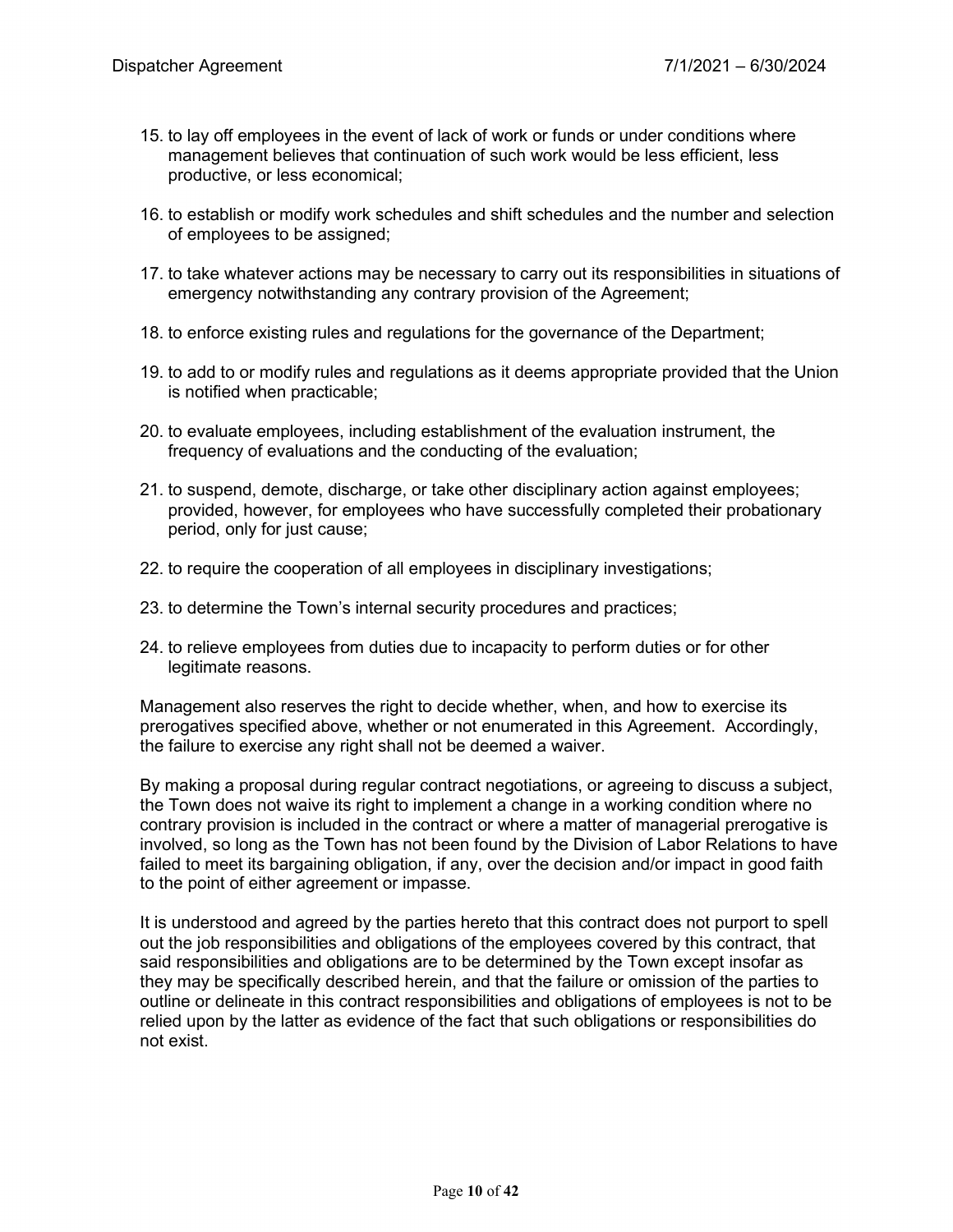## **1.7 UNION SECURITY**

## **1.7.1 Dues Check-Off**

Effective the thirtieth (30th) day following the beginning of employment under this Agreement the Town shall deduct regular Union dues, including initiation fees and uniform assessments, in the amount authorized by the employee, from the employee's regular paycheck for each month. Monthly dues will be deducted from checks on a bi-weekly basis with a maximum of two (2) deductions each month. There will be no deduction when a third pay-period falls within a particular month. The amounts deducted shall be sent to the Union office with a roster. The deduction of dues shall be in accordance with approved Town procedures.

The Union agrees to indemnify and save the Town harmless against any and all claims, suits or other forms of liability arising out of the application of this Article. The Union assumes full responsibility for the disposition of the monies so deducted once they have been turned over to the treasurer of the Union, who shall provide such information to the Town Treasurer as may be required by said Town Treasurer under General Laws, Chapter 180, Section 17A and Town policies and procedures.

The Town will not make any retroactive adjustments or deductions for any missed dues payments unless specifically authorized by the employee. The Union will be responsible for resolving any over/under payment of dues by the membership. In the event that an employee has not earned enough in a pay period to satisfy their dues obligation, the Union shall collect those dues directly, and the Town shall not be held responsible for collection of those dues.

Written authorization by the employee must be furnished to the Town via the Union in order for any deductions to commence.

Dues must be a fixed dollar amount that can be divided equally into the month's two biweekly deductions and must be the same amount for every member of the bargaining unit. Such amount may only change for the unit once every twelve (12) months. Official written notice of any change in the deduction rate must be sent by the Union to the Finance Director and copied to the Human Resources Director. Such notice must be given at least two (2) weeks before the paycheck in which the changes are to take effect.

### **1.7.2 Direct Deposit & Paperless Pay Statements**

Upon receipt of written authorization from an employee, the Town agrees to make voluntary transmittals from that employee's paychecks to up to three (3) banks and credit unions, including the Teamster's Credit Union, once each pay period via direct deposit. The Town shall not make deductions and shall not be responsible for such transmittals for any pay periods in which the employee has no earnings or in which the employee's earnings are less than the amount authorized for deduction.

The Town may choose to require all employees to enroll in Direct Deposit of their pay. If the Town decides to implement this requirement, employees will be given at least 60 days written notice of its decision to do so. The Town may also choose to cease the provision of paper pay statements and instead provide employees with electronic access to such information.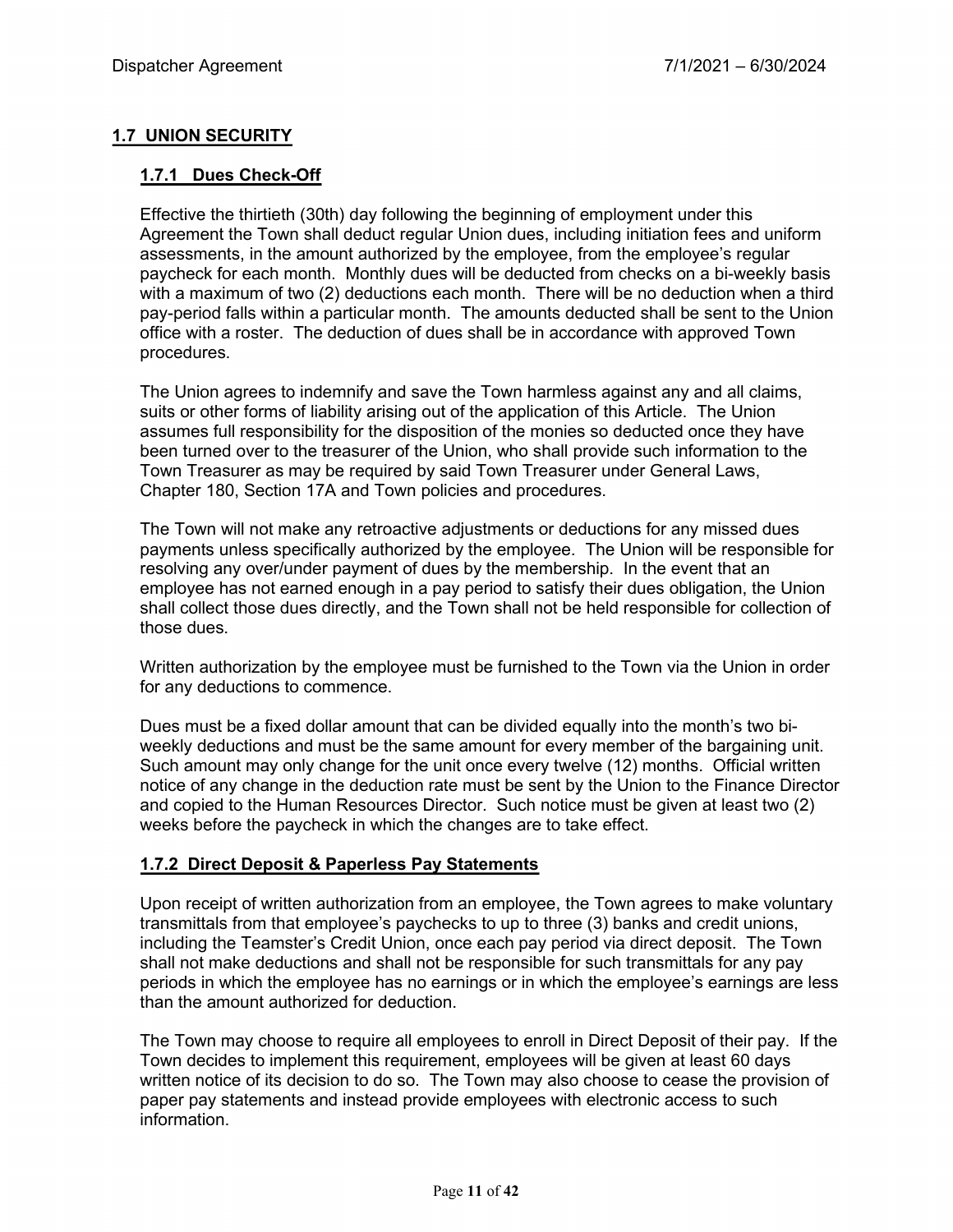## **1.7.3 DRIVE**

With the receipt of an appropriate authorization executed by the employee, the Town agrees to deduct from the paycheck of all employees covered by this Agreement voluntary contributions to DRIVE (Democratic-Republican-Independent Voter Education). DRIVE shall notify the Town of the amounts designated by each contributing employee that are to be deducted from the employee's paycheck on a weekly basis for all weeks worked. The phrase "weeks worked" excludes any week other than a week in which the employee earned a wage. The Town shall transmit to DRIVE Chapter 25 on a monthly basis, in one check the total amount deducted along with the name of each employee on whose behalf a deduction is made, the employee's social security number and the amount deducted from the employee's paycheck. The Union agrees to indemnify and hold the Town harmless against any claim, demand, suit, or other form of liability that may arise out of, or by reason of, action taken by the Town for the purpose of complying with this Section

## **1.8 STEWARDS**

The Union may designate and the Town will recognize one (1) steward and one or more alternates to serve in the absence of the steward; however, the Town shall not be obligated to recognize any employee as a steward or alternate unless the Union has informed the Police Chief, in writing, of who is designated to serve in these roles. The Union shall promptly notify the Police Chief in writing of any changes therein.

The authority of job stewards and alternates so designated by the Union shall be limited to, and shall not exceed the following duties and activities:

- 1. The investigation and presentation of grievances to the Town's designated representative(s) in accordance with the provisions of this collective bargaining agreement;
- 2. The collection of dues when authorized by appropriate Local Union action;
- 3. The transmission of such messages and information which shall originate with, and are authorized by the Local Union or its officers, provided such messages and information:
	- a) have been reduced to writing, or
	- b) if not reduced to writing, are of a routine nature and do not involve any interference with the Town's business.

The Town recognizes these limitations upon the authority of job stewards and their alternates and, in doing so, has the authority to impose proper discipline, including discharge, in the event the shop steward has taken unauthorized action in violation of this Agreement. The Union reserves the right to remove the designation of Shop Steward at any time, for the good of the Union.

Stewards shall be permitted to investigate, present and process grievances on the property of the Town, as long as such activities do not interfere with the Town's ability to conduct business.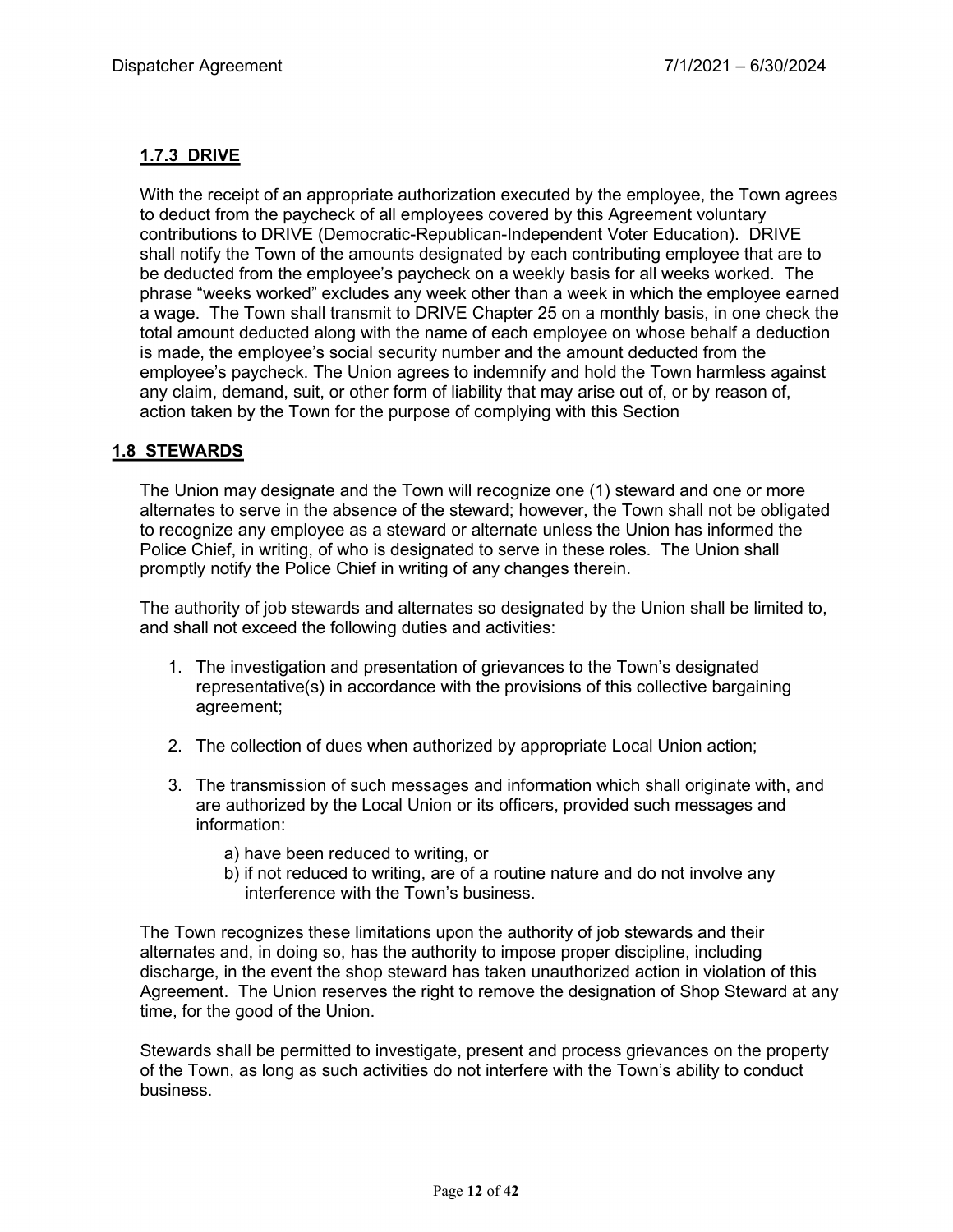The steward, only while designated to that role, shall be granted super-seniority for the purposes of shift and vacation bidding and lay-off. Alternates shall not be granted superseniority.

## **1.9 ACCESS TO PREMISES**

Authorized agents of the Union shall have access to the public portion of the Town's establishment at any time, and to secured areas when approved by the Police Chief or the Chief's designee, for the purpose of determining whether or not the terms of this Agreement are being complied with. Such visits shall not interfere with Town business. Employees with whom the Union agents are visiting shall be subject to recall for emergencies.

## **1.10 BULLETIN BOARDS**

The Town shall provide a bulletin board of reasonable size and space in the Police Department for notices concerning Union business and activities. The Union agrees that no notices will be posted which contain denunciatory, inflammatory, obscene or otherwise inappropriate material. The Union shall not post notices at any location other than the approved bulletin board location.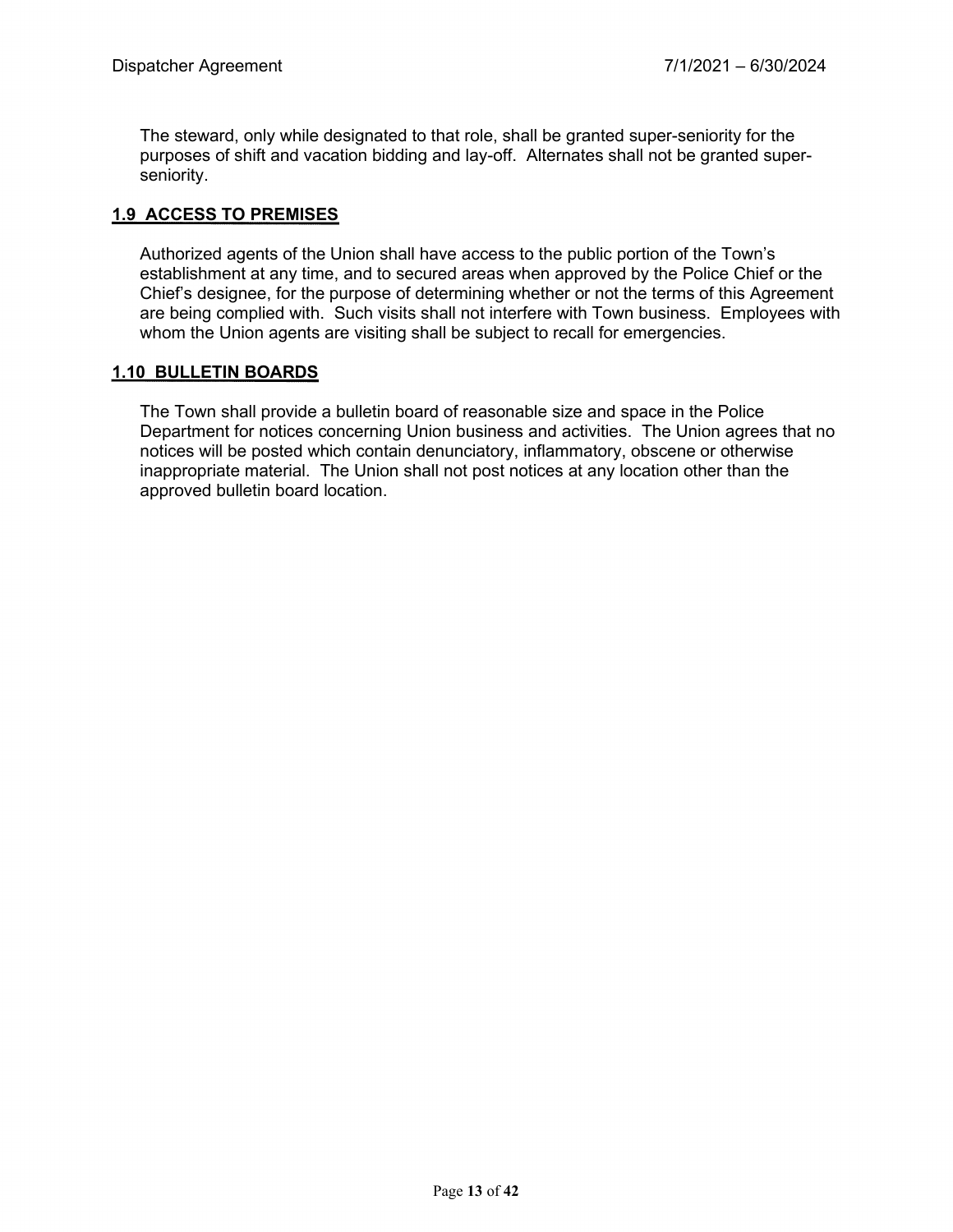## **ARTICLE 2. WORK SCHEDULES AND OVERTIME**

#### **2.1 HOURS OF WORK**

The hours of work for employees shall consist of a schedule commonly known as the "four and two" work week, which provides for four (4) consecutive tours of duty followed by two (2) tours of duty off. Each duty tour shall consist of eight and one half (8½) hours. Over a six (6) week cycle, the average work week will be forty (40) hours with four (4) calendar weeks of forty-two and one half (42½) hours and two (2) calendar weeks of thirty-four (34) hours.

Certain personnel, primarily the Lead Dispatcher, may work a five (5) day week, eight (8) hours per day, as scheduled by the Chief.

#### **2.2 WORK SCHEDULE**

Hours of work constituting a regular schedule shall consist of the following shifts:

- 1. 11:30 p.m. to 8:00 a.m.
- 2. 7:30 a.m. to 4:00 p.m.
- 3. 3:30 p.m. to 12:00 a.m.

Employees working any of these shifts on an overtime basis shall work 8 hours. The Police Chief may establish additional shifts as the Chief deems appropriate, and, with sufficient reason in the Chief's discretion, may change these hours within the framework of the average forty (40) hour week, provided the Chief discusses the impact of such change with the Union before it is put into effect.

### **2.3 SHIFT ASSIGNMENTS**

Shift assignments will be made on the first calendar day of each April and October. The Chief and the Chief's designees have authority to make reassignments at any time when necessary to meet the operational needs of the department; such reassignments shall not ordinarily exceed 90 calendar days unless the Chief determines that it would be unfeasible to end the reassignment within that time period. If the Police Chief or the Chief's designee intends to make a change in such assignments, notice will be provided to the affected employees at least twenty (20) days prior to that change unless such advance notice is determined unfeasible by the Chief in any given situation after discussion with the Union.

### **2.4 CALL BACK**

An employee required to return to work following their normal tour of duty, or required to work on a regular day off, shall be guaranteed four (4) hours work or pay at the overtime rate. The employee may be required to perform any available work in their classification during said four (4) hour period. Call back pay does not apply when an employee works extra hours that merge into the beginning and/or end of the employee's regular shift.

When an employee's regular schedule results in their being off duty on both Saturday and Sunday of any given weekend, the Town will not call back that employee. The Chief or the Chief's designee reserves the right to call back an employee on their weekend off during a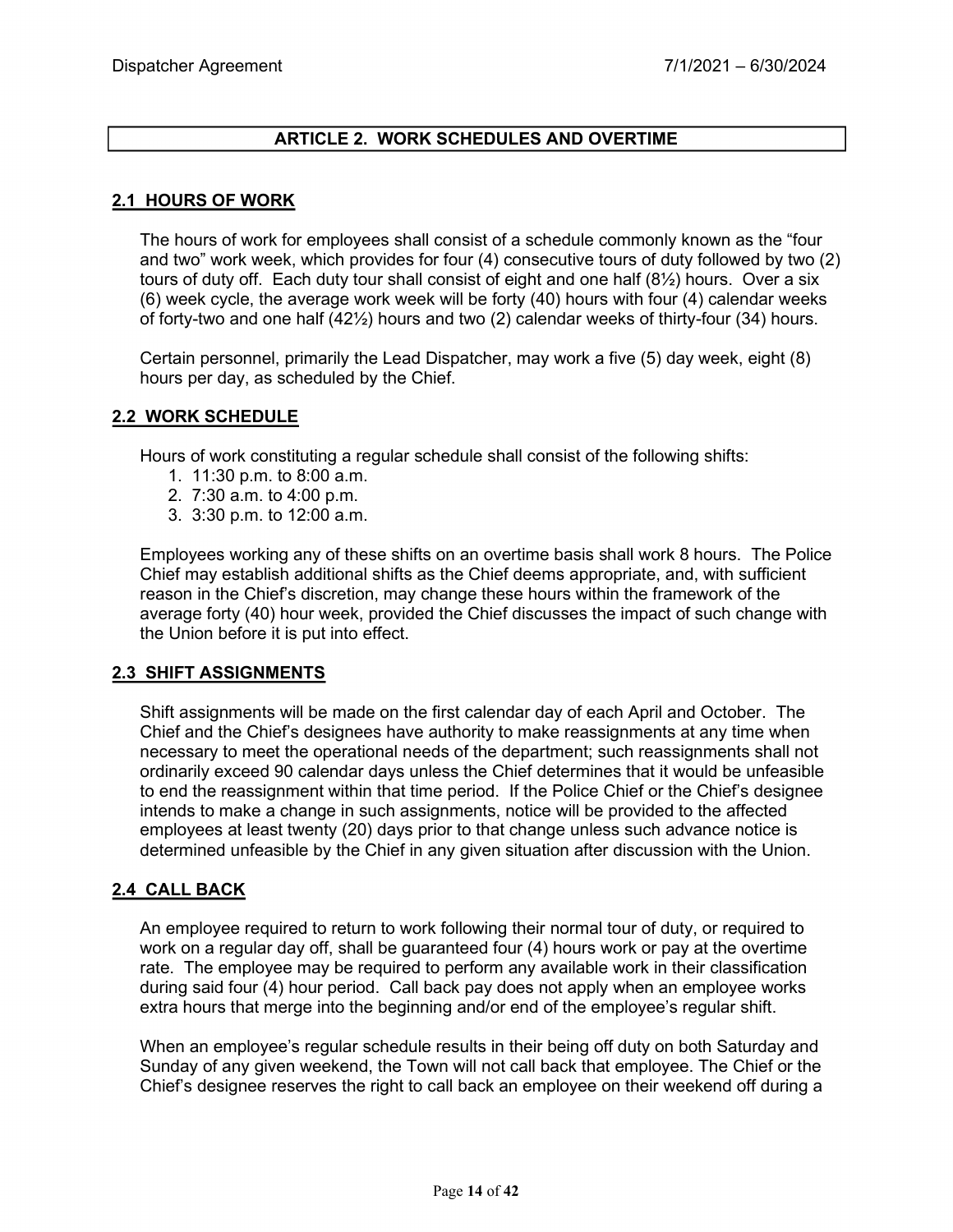public safety emergency. Examples of these emergencies include but are not limited to: any large scale incident, weather-related emergency, or unanticipated staffing needs.

During an approved vacation period consisting of two (2) or more vacation days, which may be used in combination with regular scheduled days off, an employee will not be required to work after their last shift or until their next scheduled shift. During the summer season (defined as June 1<sup>st</sup> to September 10<sup>th</sup>) employees will be guaranteed up to two (2) protected vacation requests.

### **2.5 DISTRIBUTION OF OVERTIME**

To the extent practicable, the Town will attempt an equitable distribution of overtime amongst employees in the same job classification or who regularly and normally do the same kind of work. A readily accessible record of overtime distribution shall be maintained and shall be available for inspection by the Union Representative.

Employees are required to work overtime when directed to do so by the Town. All overtime work must be authorized by the Police Chief or the Chief's designee.

### **2.6 BREAKS**

In accordance with Massachusetts law, employees will be allowed a thirty (30) minute break after six (6) hours of work. Upon request from an employee, the Town will make all reasonable efforts to allow employees a fifteen (15) minute break in each half of an eight and one half  $(8 \frac{1}{2})$  hour shift, in lieu of a thirty (30) minute break. In addition, one (1), fifteen (15) minute rest period will be permitted if, at the discretion of the shift supervisor, operating conditions allow for such a break.

Employees shall be responsible for requesting all breaks of the Shift Commander. During breaks, employees may leave the police station, but must stay on the property and be available for immediate recall in order to respond to emergency situations. When an employee works a double shift, they will be permitted thirty (30) minutes in the gym during that shift, only when a second Dispatcher is on duty and must remain subject to the operational needs of the Department.

#### **2.7 SPECIAL ASSIGNMENTS**

All hours worked by a dispatcher during a special assignment on an overtime basis will be calculated at the employees time and one-half rate for the first eight (8) hours, and double time thereafter. Special Assignments include, but are not limited to, ICC NEMLEC positions.

### **2.8 RECORDING OF WORK & LEAVE TIME**

Each shift every employee must record their actual start and stop times of work on a time sheet or via another written or electronic method provided by the Police Chief. All time worked by an employee, whether authorized or not, must be recorded; when more than 6 hours is worked in a shift, the record must also indicate whether a 30-minute break period was taken and whether it was paid or unpaid. Intentionally recording time that was not actually worked is not permitted. At the end of each pay period, the employee must attest to the accuracy of the record and submit it to their supervisor for review.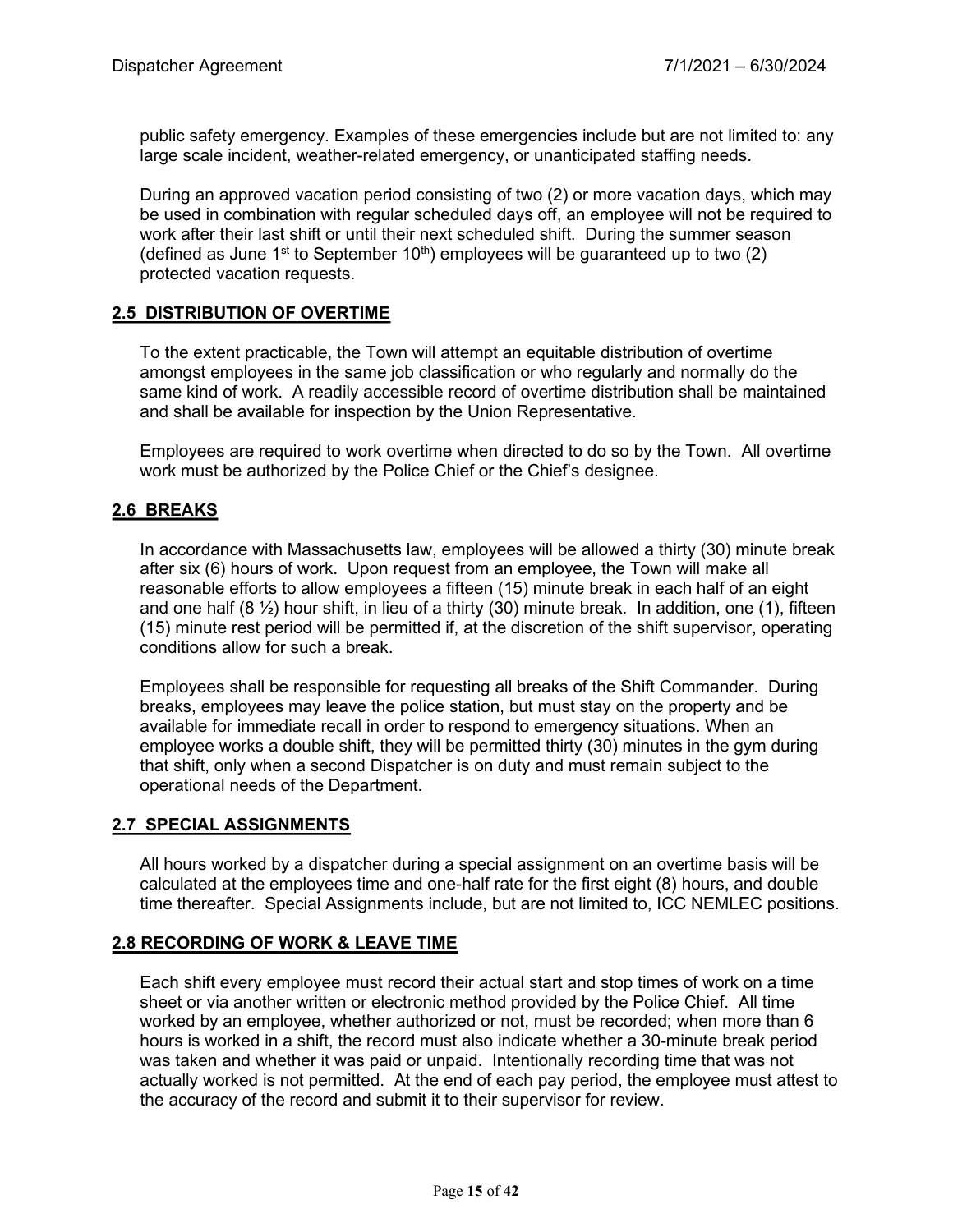An individual assigned by the Police Chief will maintain a record of all paid leave accrued and used. Employees are responsible for reviewing, verifying and signing (in writing or electronically) the records on a schedule determined by the Town and not less than every 6 months. If an employee is aware of any error or omission, they must report it to the Police Chief immediately. If errors or omissions are discovered at any time after a record is signed, appropriate corrections in accrued leave and/or compensation will be made.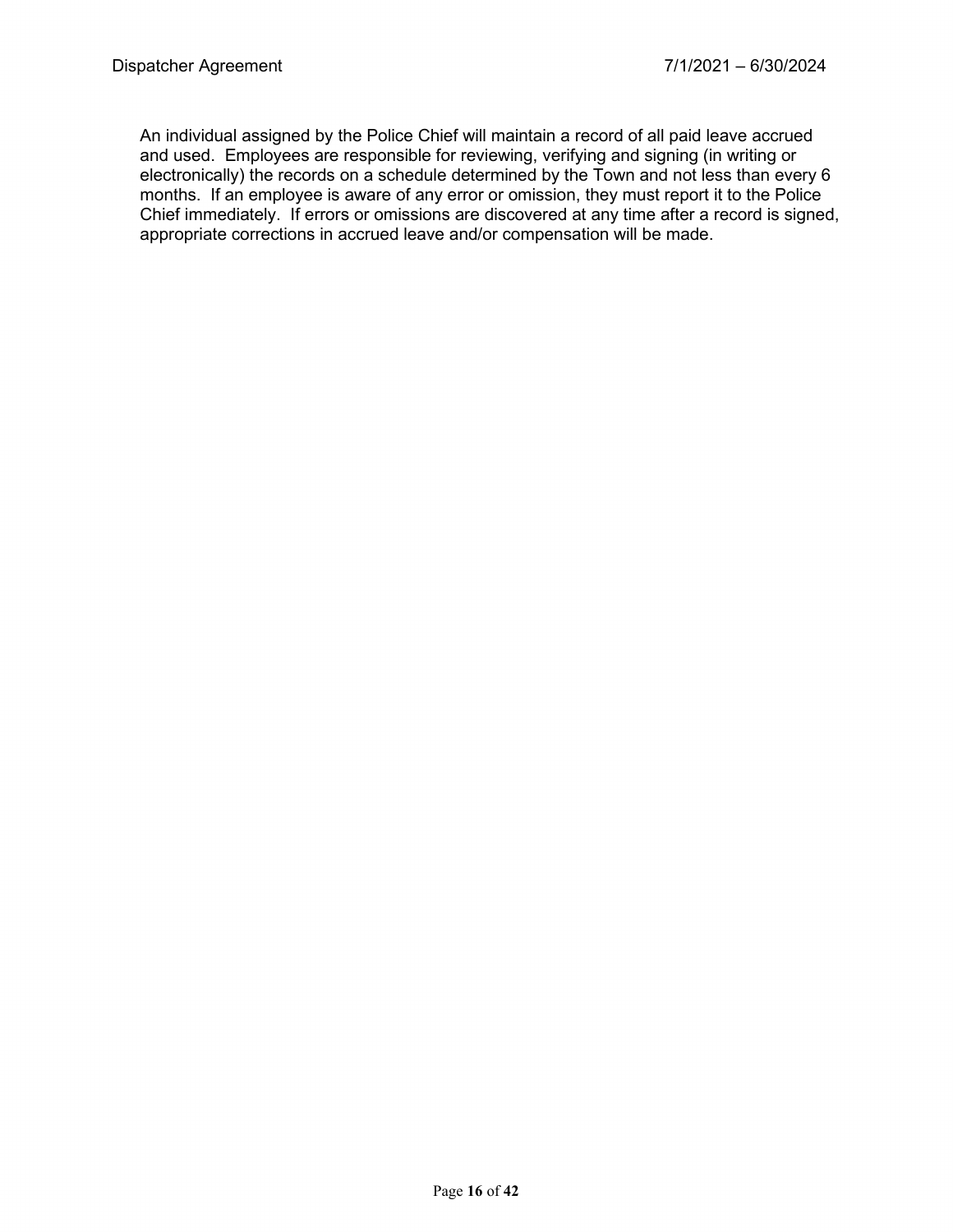## **ARTICLE 3. COMPENSATION**

### **3.1 BASE SALARY**

All base salaries shall be in accordance with the salary schedules set forth in Appendix A of this Agreement.

Each employee will receive the following increases in their base-hourly rate, subject to the maximum pay rates:

| <b>Effective Date</b> | Amount of Increase |
|-----------------------|--------------------|
| 7/1/2021              | 2.0%               |
| 7/1/2022              | 3.0%               |
| 7/1/2023              | 3.0%               |

In addition, effective 1/3/2022, the base-hourly rate of the employee who holds the position of Lead Public-Safety Dispatcher shall increase to the new maximum pay rate for that position (such increase recognizes an adjustment to the Lead Public-Safety Dispatcher range effective 1/3/2022 such that it is 14% higher than the Public-Safety Dispatcher range).

#### **3.2 SALARY INCREASES & PERFORMANCE EVALUATION**

Employees will be eligible for salary increases within the salary ranges included in Appendix A of this Agreement as follows:

A new or promoted employee shall be eligible to receive a performance increase after completion of their probationary period. Thereafter, the employee shall be eligible for an additional performance increase each year, after completion of one (1) year of service from the date of their last performance increase. No performance increase granted shall result in a salary that exceeds the maximum of the salary range.

Performance increases shall be granted based on a written evaluation, completed on an annual basis by each employee's supervisor, as follows:

- a) Employees who receive an overall performance rating of "Good" or better will receive a 2.0% increase in their base-hourly rate of pay effective on the employee's anniversary date.
- b) Employees who receive an overall performance rating of "Needs Improvement" shall not receive an increase on their anniversary date. In these cases, the supervisor must establish a plan for the employee to bring their performance up to a satisfactory level within a specified time period. If the employee succeeds in improving their performance as specified, the Town Manager may then authorize a 2.0% increase. Based on the individual circumstances, the salary increase may be granted retroactively to the date that it was originally due, or as of the date the employee's performance was found to be satisfactory.
- c) Employees who receive an overall performance rating of "Unsatisfactory" shall not receive an increase on their anniversary date. In these cases, the supervisor must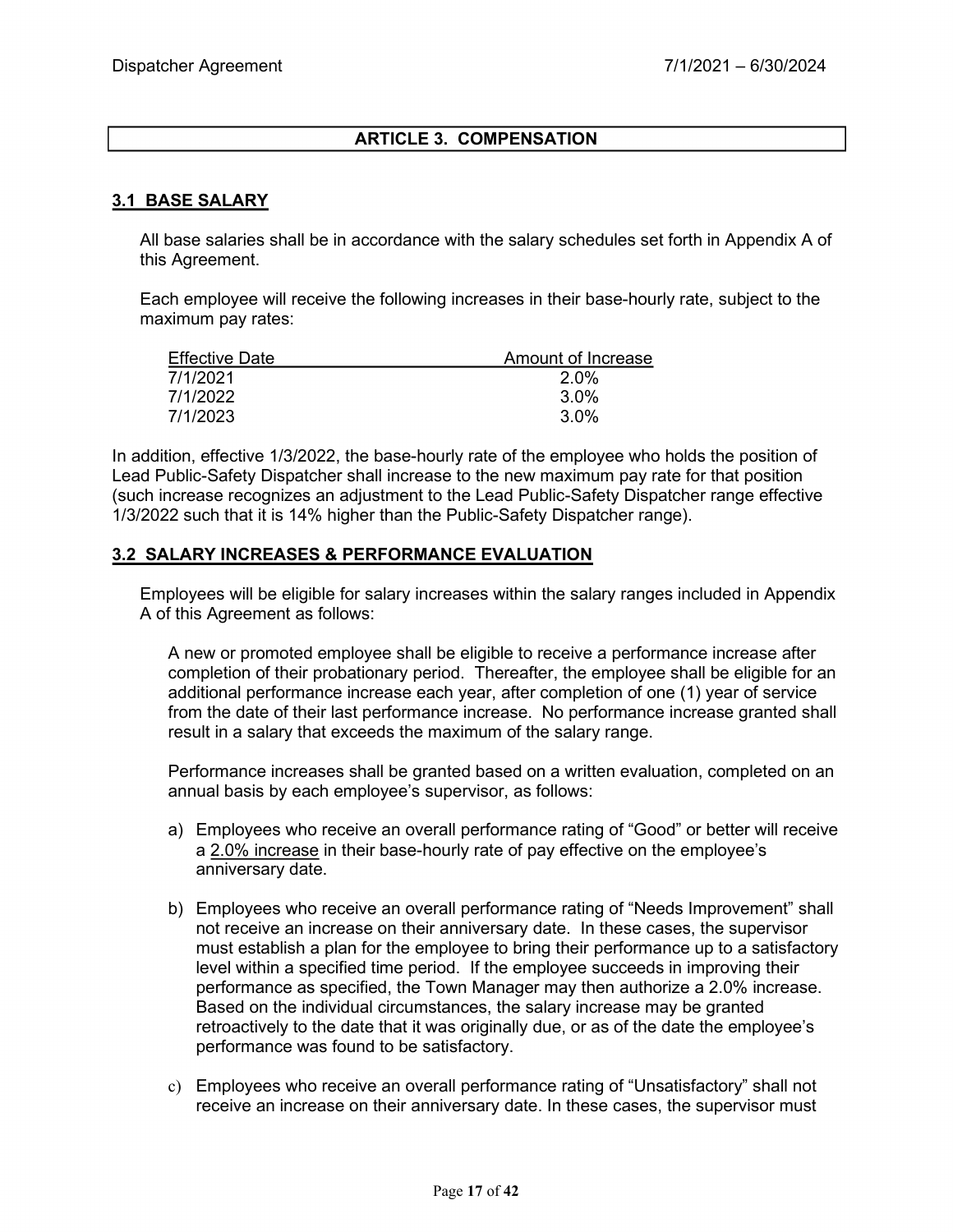establish a plan for the employee to bring their performance up to a satisfactory level within a specified time period. A performance increase may not be granted until the employee's next anniversary date.

If an employee is denied an increase, the reasons for such denial shall be made available to the employee and the Union in writing, and such denial shall be subject to the provisions of the grievance procedure.

## **3.3 SHIFT DIFFERENTIAL**

Employees assigned to the following shifts as part of their regular tour of duty shall receive shift differential pay a follows:

| Schedule                  | <b>Shift Differential</b> |
|---------------------------|---------------------------|
| 7:30 a.m. to 4:00 p.m.    | No Differential           |
| $3:30$ p.m. to 12:00 a.m. | 8%                        |
| 11:30 p.m. to 8:00 a.m.   | 8%                        |

Employees assigned to a schedule that includes  $\frac{1}{2}$  night shifts (3:30 p.m. to 8:00 a.m.) shall receive ½ of the designated shift differential.

Any dispatcher working as a single dispatcher for a period or one or more hours shall receive a differential of 3% during that period; such differential shall be paid in full hour increments.

### **3.4 SPECIAL ASSIGNMENT PAY**

When appointed to the following special assignments by the Police Chief, an employee shall be paid the hourly amount shown in addition to their base rate of pay:

| Assignment                  | Annualized Amount*                                                | <b>Hourly Payment</b> |
|-----------------------------|-------------------------------------------------------------------|-----------------------|
| <b>LEAPS Representative</b> | \$320                                                             | \$0.15                |
| E911 Representative         | \$320                                                             | \$0.15                |
| <b>CPR Instructor</b>       | \$320                                                             | \$0.15                |
| <b>Training Officer</b>     | \$1.400                                                           | \$0.67                |
|                             | * Provided for reference only; based on 40 hours/week and rounded |                       |

Special assignments will be posted. Such assignments will be made at the sole discretion of the Chief based on qualifications and the needs of the department, as designated by the Chief. The Chief or the Chief's designee agrees to fill any new and/or vacant special assignment position within a reasonable time of the position becoming vacant or added. This excludes any special assignment becoming vacant because the job functions are determined obsolete.

### **3.5 LONGEVITY PAY**

In recognition of service with the Town, an employee shall be paid the hourly amount shown in addition to their base rate of pay: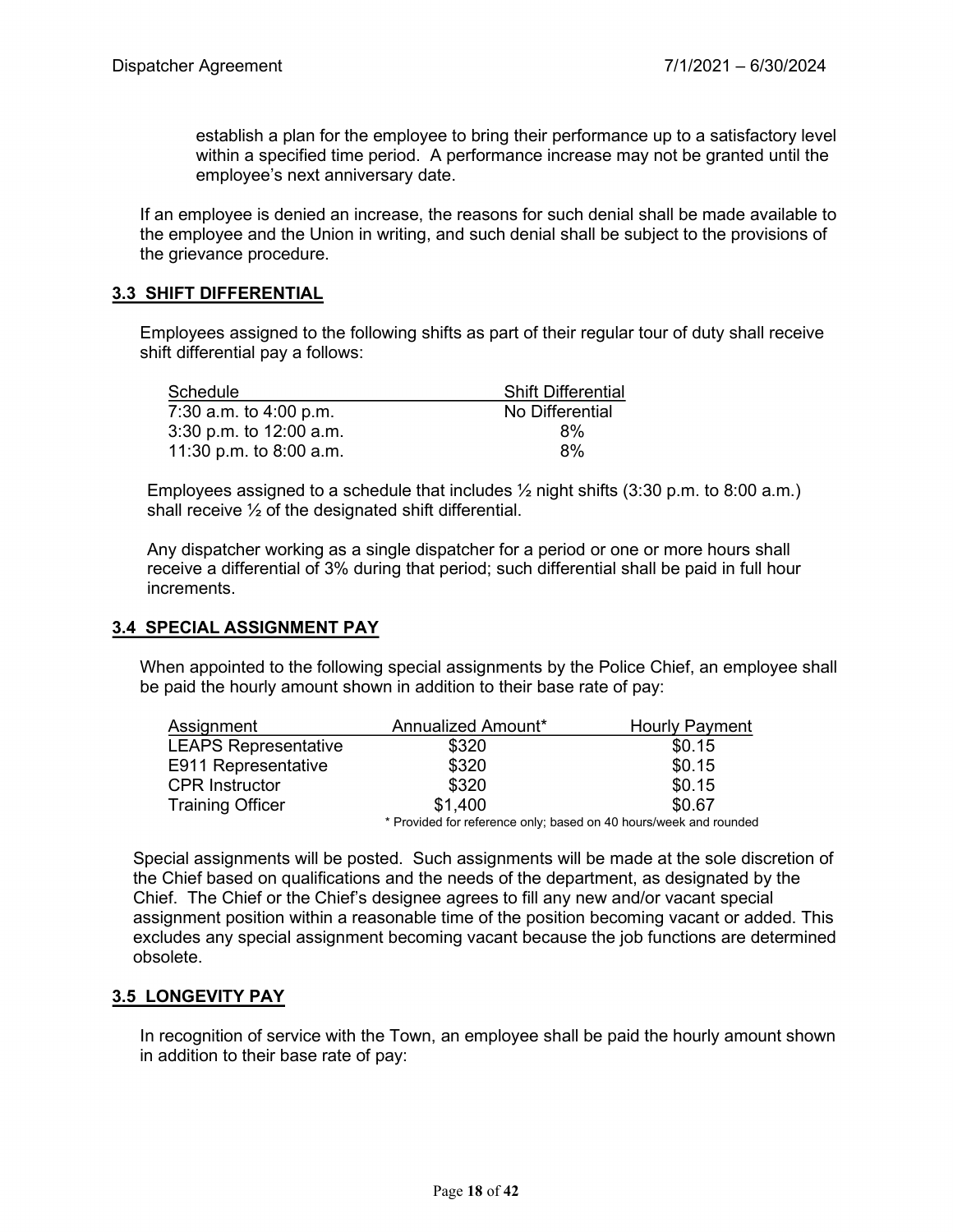| <b>Length of Service</b> | Annualized Amount*                                                                                | <b>Hourly Payment</b> |
|--------------------------|---------------------------------------------------------------------------------------------------|-----------------------|
| 5 years                  | \$125                                                                                             | \$0.06                |
| 10 years                 | \$251                                                                                             | \$0.12                |
| 15 years                 | \$397                                                                                             | \$0.19                |
| 20 years                 | \$606                                                                                             | \$0.29                |
|                          | * Dass date at familie families are as the started and AO to a complete a started marginal at the |                       |

Provided for reference only; based on 40 hours/week and rounded

Part-time employees will receive credit for years of service on the same basis as full-time employees.

Longevity pay shall be added to the base pay effective in the first pay period following completion of the employment period required.

Any employee who leaves Town service while in good standing and is subsequently rehired by the Town will, upon successful completion of one year's service, be given credit for their previous years of service for the purposes of longevity pay.

## **3.6 ACTING PAY**

Should the Lead Dispatcher position be vacant a Dispatcher will be assigned to the position in acting capacity at the Police Chief's sole discretion. Any employee assigned to the higher position for four (4) or more consecutive shifts shall be compensated an additional 5% of their base pay for all hours worked in the higher grade, effective from the first day of such assignment. It is understood that no assignment shall be made if there is no employee qualified.

### **3.7 PAY FREQUENCY**

The Town may choose to pay employees on a weekly or biweekly basis, provided that employees are given at least ninety (90) days notice of any change in payment frequency, and provided that such change is made at the same time that other Town employees are affected.

#### **3.8 CLEANING ALLOWANCE**

An annual cleaning allowance of \$700 will be paid to each member of the bargaining unit. This allowance shall be paid via payroll in two (2) equal payments in December and in June for the preceding six (6) months, and shall be prorated to an employee's hire and termination dates. The payment amount will also be prorated for part-time employees, based on their average weekly work schedule.

#### **3.9 TRAINED/CERTIFIED DISPATCHER STIPEND**

Each employee who has received all training and certifications required to fully perform all public safety dispatch duties shall be paid \$0.80 per hour (approximately \$1,670 per year based on 40 hours per week) in addition to their base rate of pay effective in the first pay period following completion of all requirements. Required training and certifications may include, but are not limited to, EMD, CPR, First Responder, Field Operation Vehicle, Critical Incident Communications, and Fire Alarm Operation.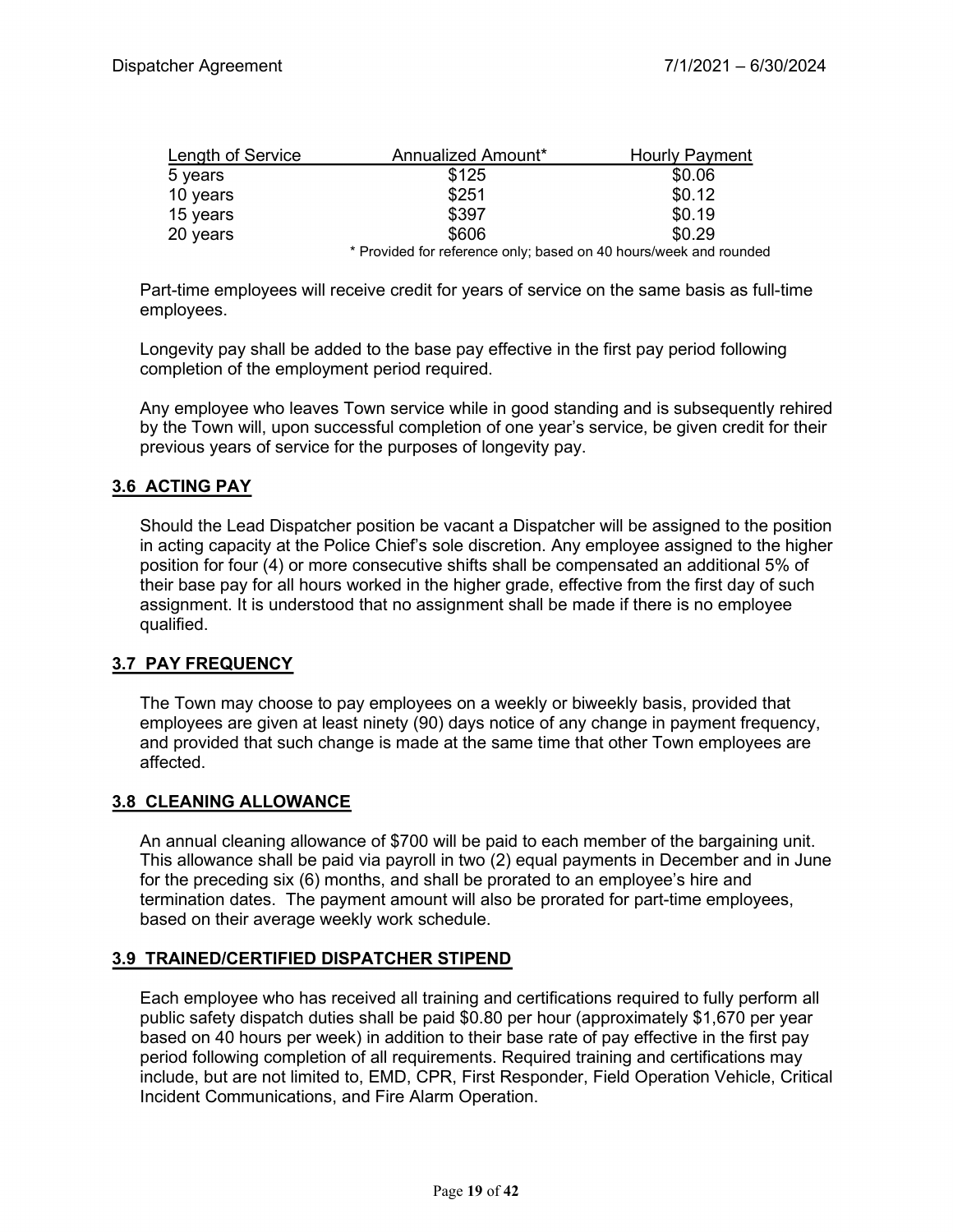## **3.10 EMERGENCY MEDICALTECHNICIAN STIPEND**

Employees who have been certified as an Emergency Medical Technician (EMT) shall have \$0.15 added to their base hourly rate; such compensation shall be effective fourteen (14) calendar days after the date the employee emails a valid copy of the certification to the Police Chief and Human Resources Department, or upon hire if a copy is provided during the hiring/onboarding process.

Employees who choose to be certified as an EMT must obtain and maintain the certification on their own time and at their own expense. Employees must immediately notify the Police Chief and Human Resources Department should their certification expire or become otherwise invalid; in such a case, the EMT stipend will no longer be added to the employee's wages effective with the first pay period following de-certification.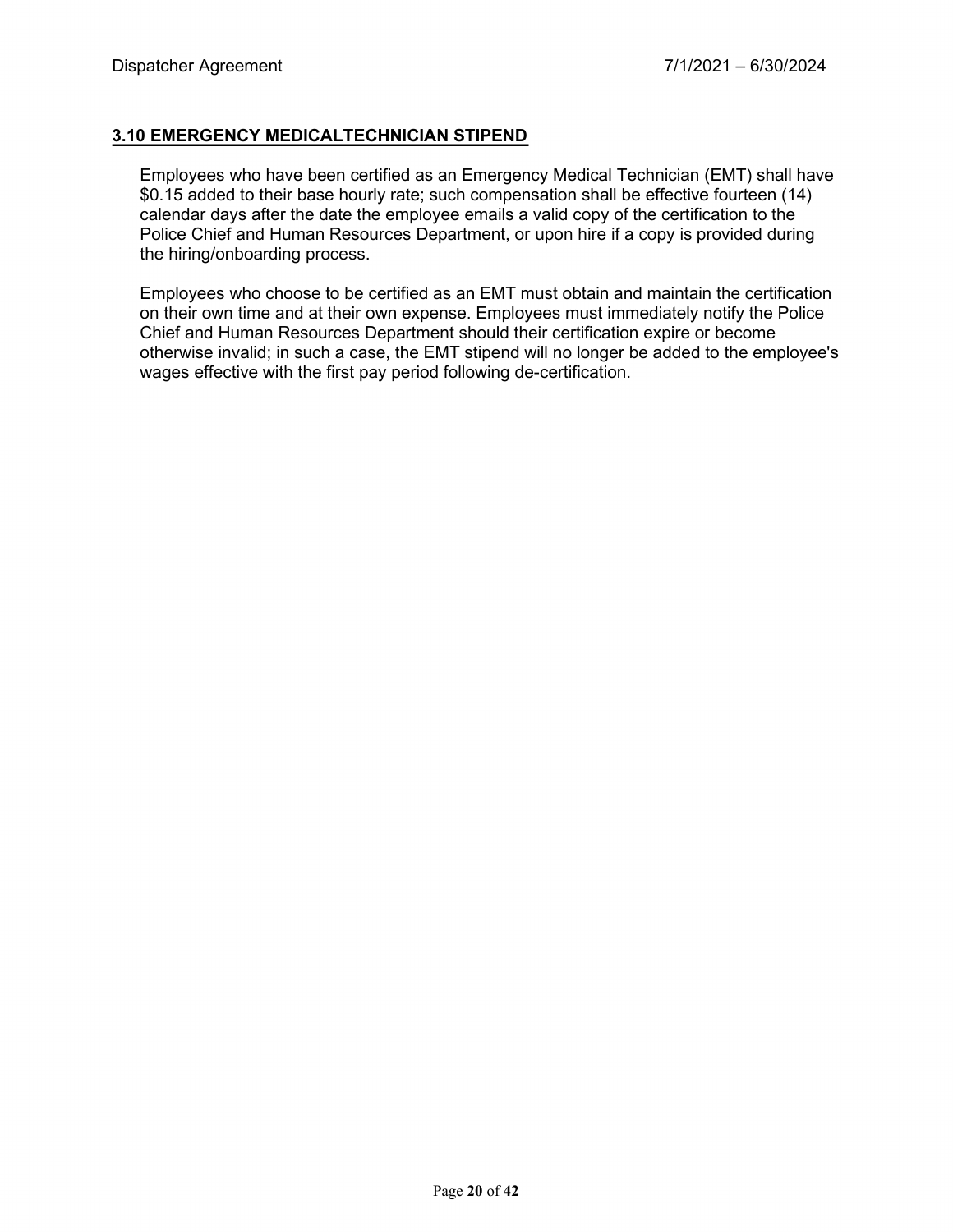## **ARTICLE 4. LEAVES – PAID & UNPAID**

## **4.1 HOLIDAYS**

The Town recognizes the following holidays:

New Year's Day **Labor Day** Presidents' Day **Veteran's Day** Patriots' Day **Thanksgiving Day** Memorial Day **Day after Thanksgiving** Juneteenth Independence Day Christmas Day Independence Day

Martin Luther King Day **Indigenous Peoples'/Columbus Day** 

The existence of a holiday shall not affect an employee's regular work schedule. Instead, employees may choose one of the following options:

- a. receive one paid day off in lieu of pay for any or all of the recognized holidays, to be scheduled with the approval of the Police Chief or the Chief's designee; or
- b. receive an additional day's pay for any or all of the recognized holidays. Such pay shall be computed as one-fifth of the employee's regular weekly pay and shall be in addition to the employee's regular pay. The additional pay for holidays which employees opt not to receive as days off, shall be paid to employees via payroll in two (2) lump sums in December and June of each fiscal year for the 6-month periods of July – December and January – June, respectively.

Employees shall receive holiday leave or pay as stated above regardless of whether the actual holiday falls on a duty or an off-duty day or any compensated leave day. Employees who are assigned overtime shifts on Christmas, Thanksgiving, and New Years Day will be paid double their applicable rate.

In order to be eligible for holiday pay, the employee must work the regularly scheduled work day before and after the holiday unless the absence is for circumstances beyond the control of the employee and authorized by the Police Chief. The Chief shall have discretion to disapprove a holiday day off for an employee who is scheduled to work on Thanksgiving, Christmas, or New Year's Day and who failed to work on such day(s).

With the exception of Christmas, holidays days off must be taken in the calendar year in which the recognized holidays fall. Christmas must be taken by June 30 of the following year.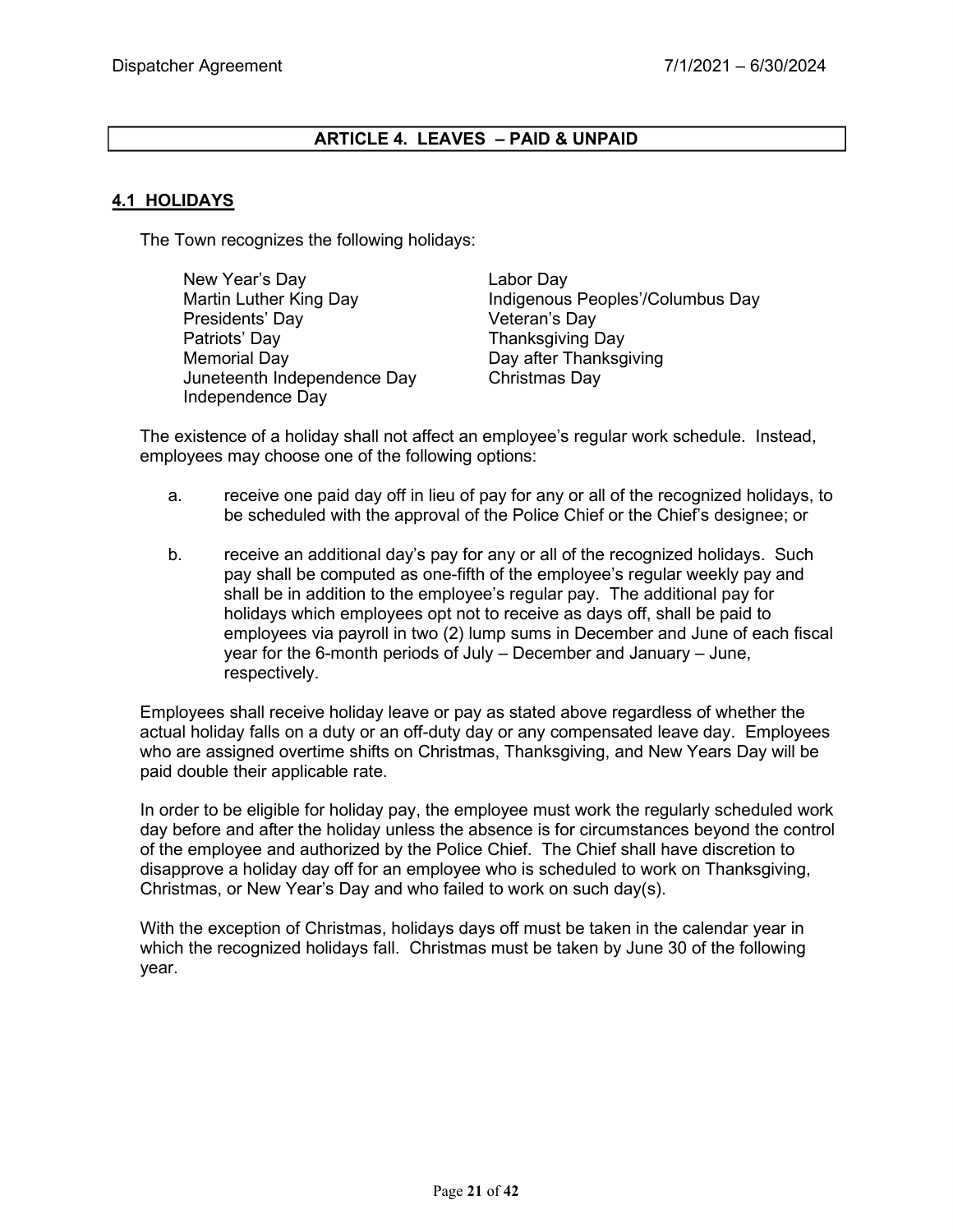## **4.2 VACATION**

## **4.2.1 Accrual of Vacation Leave**

Full-time employees shall accrue paid vacation leave on the following basis:

| <b>Years of Service</b>               | <b>Total Accrued Vacation per Year</b> |
|---------------------------------------|----------------------------------------|
| First 3 years                         | 80 hours                               |
| from the 3 <sup>rd</sup> anniversary  | 96 hours                               |
| from the $5th$ anniversary            | 120 hours                              |
| from the $8th$ anniversary            | 136 hours                              |
| from the 10 <sup>th</sup> anniversary | 168 hours                              |
| from the 15 <sup>th</sup> anniversary | 176 hours                              |
| from the 20 <sup>th</sup> anniversary | 200 hours                              |
|                                       |                                        |

Part-time employees shall accrue vacation on a pro-ration of the above schedule, based on the ratio of their average weekly hours to the full-time work week.

Any employee who leaves Town service while in good standing and is subsequently rehired by the Town will, upon successful completion of one year's service, be given credit for their previous years of service for the purposes of vacation accrual.

### **4.2.2 Recording and Availability of Vacation Leave Accrual**

Vacation leave is earned and available for use at the end of each calendar month. No vacation leave shall be granted to an employee in advance of their accrual of such leave.

Vacation entitlement for the first and last months of an individual's employment shall be prorated on a calendar day basis to the date of hire or termination, as appropriate. The employee's service date will be used for vacation increment purposes; monthly accrual rates will be prorated accordingly.

### **4.2.3 Approval & Use of Vacation Leave**

No employee is eligible to take vacation until they have completed six (6) months of service.

Whenever possible, requests for vacation must be submitted for approval to the Police Chief prior to April 1 of each year and scheduled in blocks containing a minimum of four (4) consecutive shifts. Vacation requests will be granted based on the needs of the department.

An employee may elect to take vacation a day at a time, subject to the approval of the Chief, or the Chief's designee. Such requests will not be unreasonably withheld. At least twentyfour (24) hours' notice must be given the Chief when requesting approval for a day or night's vacation, and thirty (30) days' notice must be given when requesting approval of three (3) or more consecutive shifts off. These time limits may be waived at the Police Chief's discretion. If the Police Chief or the Chief's designee determines that a requested vacation day creates a problem with providing necessary coverage, the vacation may be denied.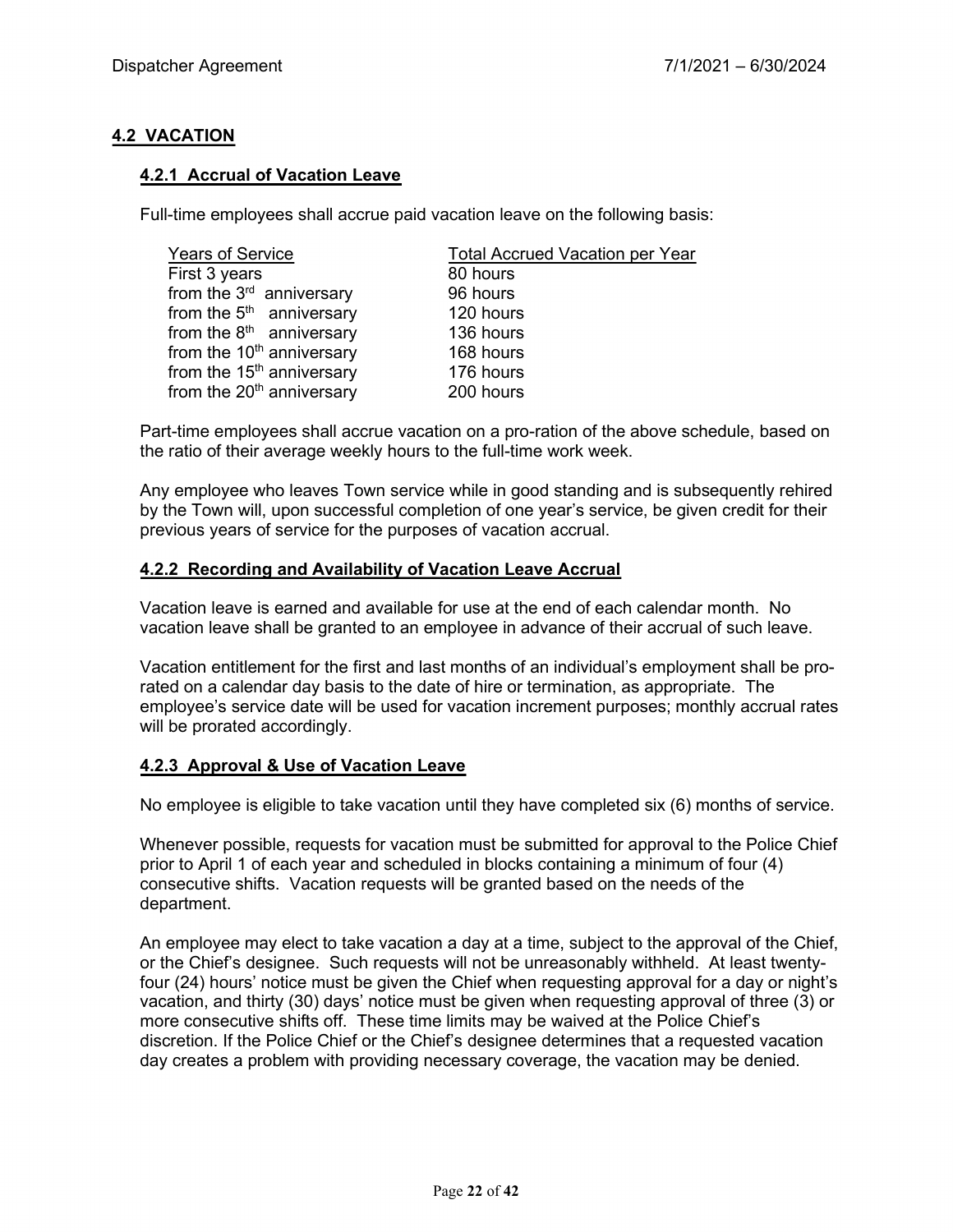#### **4.2.4 Maximum Vacation Accrual**

Accumulation of vacation hours is limited to twelve (12) months' accrual. In unusual circumstances approved by the Town Manager in writing, an employee may accumulate more than twelve (12) months' accrual. Otherwise, the employee will forfeit any hours exceeding the maximum allowed at the end of any given month.

#### **4.2.5 Payoff of Vacation Upon Termination**

When employment is terminated, the employee shall be paid for all unused vacation hours accrued up to the last day worked.

#### **4.3 SICK LEAVE**

#### **4.3.1 Accrual of Sick Leave**

Each full-time employee shall accumulate sick leave at the rate of eight (8) hours for each month of active employment.

Part-time employees shall accrue sick leave on a prorated basis, based on the ratio of their average weekly hours to the full-time work week.

There is no maximum on the amount of sick leave that may be accumulated.

#### **4.3.2 Recording and Availability of Sick Leave Accrual**

Sick leave is earned and available for use at the end of each calendar month. No sick leave shall be granted to an employee in advance of their accrual of such leave.

Sick leave entitlement for the first and last months of an individual's employment shall be pro-rated on a calendar day basis to the date of hire or termination, as appropriate.

#### **4.3.3 Use of Sick Leave**

Sick leave is generally granted to employees for protection against loss of pay due to their own personal illness or injury. However, up to five (5) sick days per fiscal year may be used by an employee when their personal attendance is necessary during illness or injury of a spouse, parent, or dependent child. These five (5) days may also be applied to another individual of dependent relationship residing with the employee. Use of more than (5) days of an employee's accumulated sick leave for the purpose of caring for a family member may be approved by the Town Manager on a case by case basis. When an employee uses sick leave for a spouse, parent, or dependent child, they must identify the leave as "family sick leave" at the time it is taken so it can be counted and recorded accurately.

The Police Chief may, at the Chief's discretion, require medical certification of any illness or injury. If the certification is requested for a period of less than three (3) days and the cost of obtaining such certification is not covered by the employee's health insurer, the Town will bear the cost when 1) written documentation is presented, and 2) the employee, in the opinion of the Police Chief, has made all reasonable efforts to obtain such certification in a manner which would result in payment by the insurer.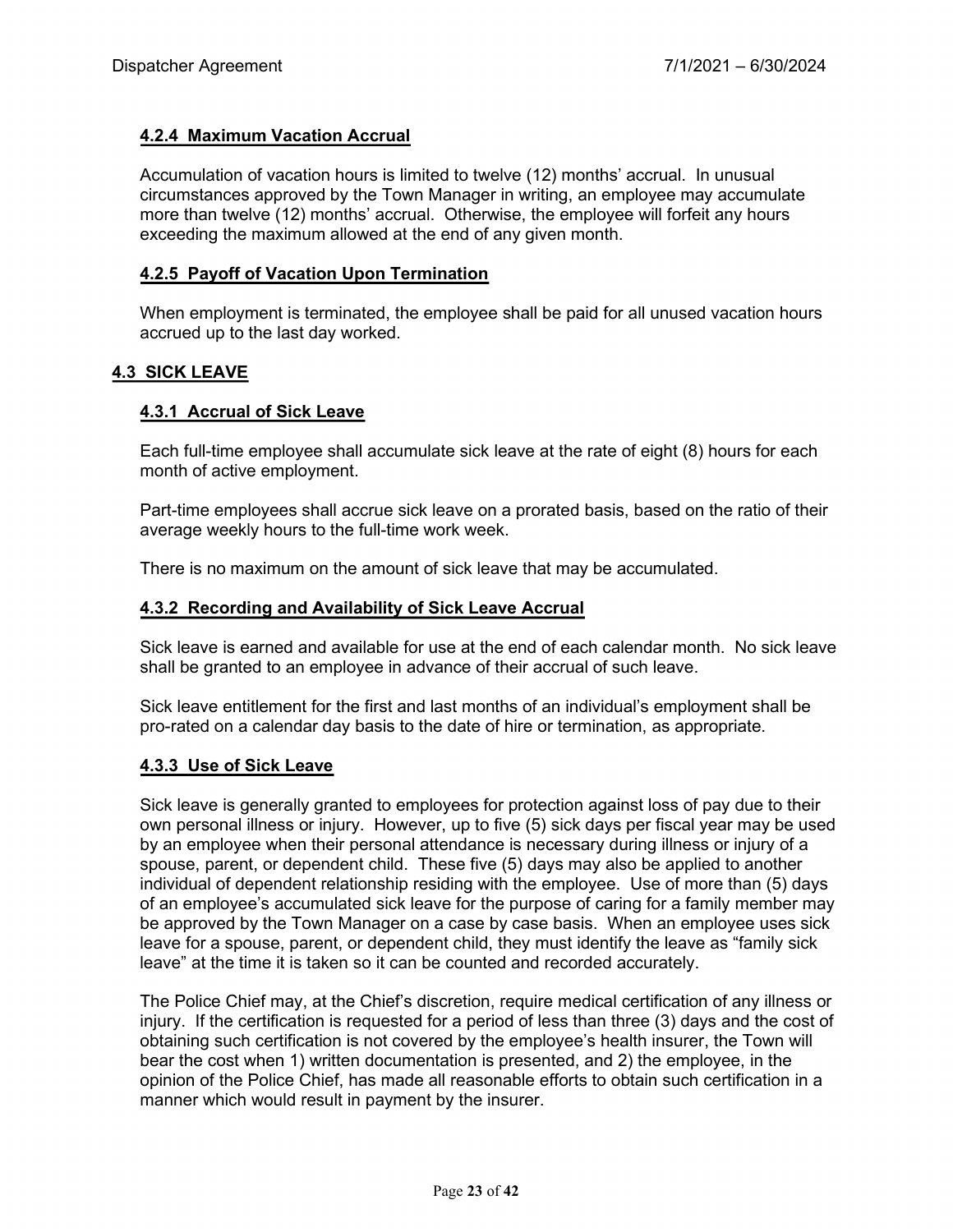In addition, the Police Chief, at the Chief's discretion, may verify a dispatcher's absence from work for sick leave purposes by means other than medical certification.

Any employee who uses sick leave for purposes other than those described above shall be subject to disciplinary action.

## **4.3.4 Sick Leave Payoff**

Unused sick leave shall not be paid off when an employee terminates employment with the Town except upon death that occurs prior to the end of employment, in which case the employee's Estate shall be paid 50% of their accumulated sick leave at the date of the employee's death, up to a maximum of 62 days of pay (i.e., 50% of 124 days of accumulated sick leave).

### **4.4 PERSONAL LEAVE**

### **4.4.1 Accrual of Personal Leave**

Effective July 1, 2019, each full-time employee shall accrue two (2) hours of paid personal leave on the last day of each calendar month provided their accumulated personal leave balance has not hit the maximum specified in section 4.2.4. Accrual for partial months of service will be pro-rated based on the number of days employed in the given month; when such proration results in a partial hour, the accrual shall be rounded to the nearest whole hour.

Part-time employees shall accrue personal leave on a prorated basis, based on the ratio of their average weekly hours to the full-time work week.

### **4.4.2 Availability of Personal Leave Accrual**

Accrued personal leave is available for use, subject to section 4.4.3, as of the first of the calendar month following the day the hours were accrued. No personal leave shall be granted to an employee in advance of their accrual of such leave.

#### **4.4.3 Use of Personal Leave**

Accrued personal leave may be used by the employee for any personal reason; however, the scheduling of such leave must be approved by the Police Chief.

### **4.4.4 Maximum Personal Leave Accrual**

Accumulation of personal leave hours is limited to twenty-four (24) hours, or the pro-rated equivalent for part-time employees; the employee shall forfeit any hours exceeding the maximum allowed at the end of any given month.

#### **4.4.5 Forfeiture of Personal Leave Upon Termination**

At the end of employment, any unused personal leave shall be forfeited as of an employee's last day of actual work.

### **4.5 BEREAVEMENT LEAVE**

Up to three (3) days of paid leave shall be granted by the Police Chief to an employee when such leave is needed due to the death of the employee's father, mother, child, spouse, brother, sister, parent-in-law, grandparent, grandchild, or member of the immediate household of the employee. Under certain circumstances and upon the Police Chief's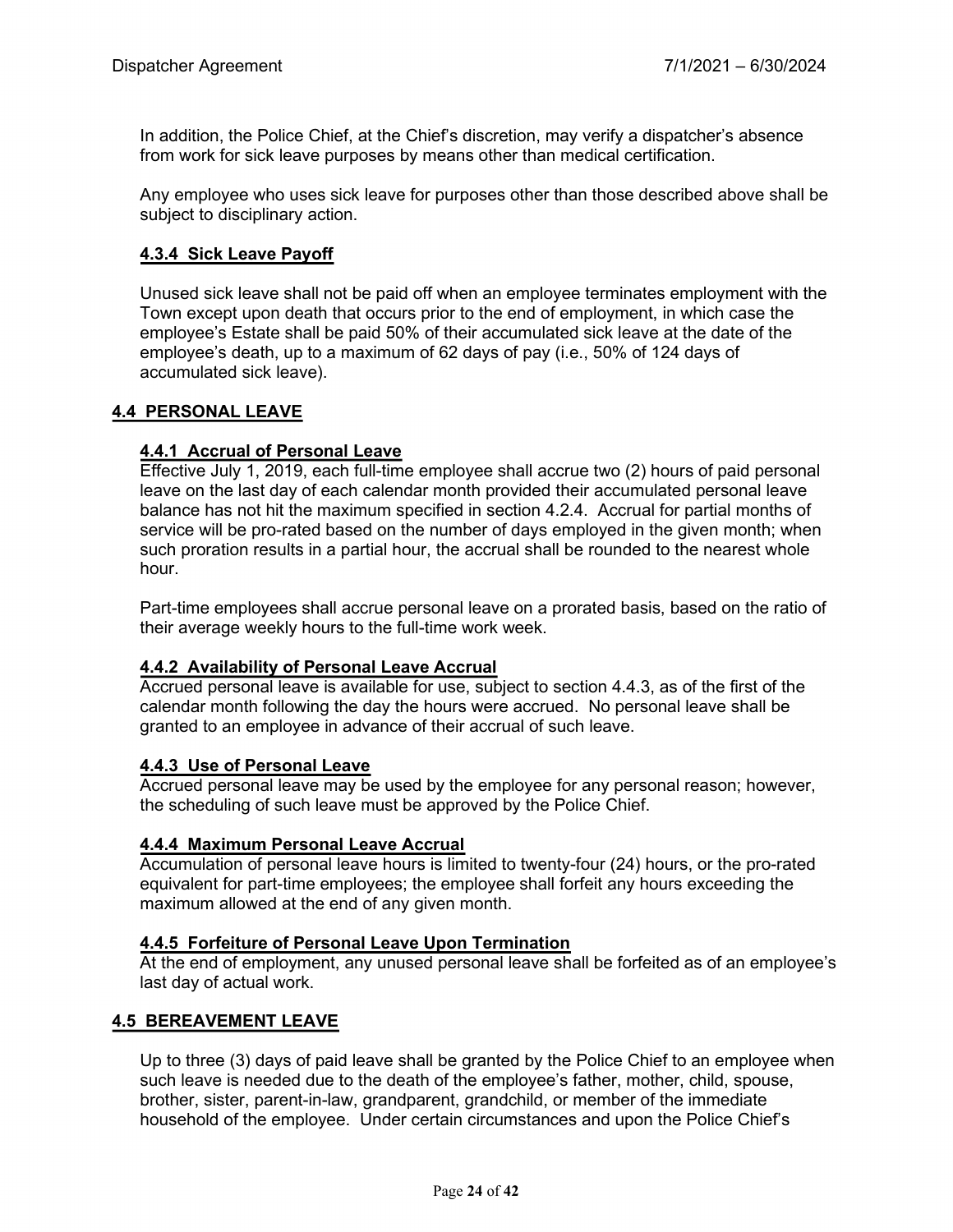request, the Town Manager may, in the Town Manager's sole discretion, grant additional bereavement leave to an employee for the loss of a close family member.

#### **4.6 MILITARY LEAVE**

The Union and the Town agree to abide by the appropriate state and federal laws relating to military leave.

#### **4.7 JURY DUTY**

The Union and the Town agree to abide by the appropriate state and federal laws relating to juror service.

Employees will not be required to work past midnight prior to reporting for jury duty on any given day.

If an employee is released from jury duty before 4:00 p.m., they must report to work for any remaining scheduled hours in that day.

If an employee is release from jury duty after 4:00 p.m., they will not be expected to report to work until midnight.

#### **4.8 FAMILY AND MEDICAL LEAVE**

FMLA (Family and Medical Leave Act) Leave may consist of both paid and unpaid leave. The Town will maintain a policy that is compliant and responsive to the ever-changing FMLA requirements.

#### **4.9 SWAPS**

When approved by the Police Chief or the Chief's designee, employees will be permitted to voluntarily substitute or exchange time with qualified employees when reasonable notice is given. The Police Chief may deny such swaps at the Chief's sole discretion.

The hours worked by an employee on the substitute shift for another employee are excluded from the calculation of hours worked for determining overtime pay.

All substitutions or exchanges must be recorded and must be paid back within twelve (12) weeks of being taken, unless the Chief approves pay back within a different period.

If no employee reports for a shift in which a swap has been scheduled and approved, vacation and/or personal time will be charged for the employee who agreed to take that shift. In addition, if the employee who took the shift requests, and is approved for an absence, they will be charge for the appropriate leave time. Disputes regarding swaps shall be worked out among the employees involved and are not subject to the grievance procedures of this Agreement.

The Union and the Town recognize that upon retirement, employees will be asked by the Retirement System to answer whether they have ever engaged in the practice of shift substitution. If the employee's answer is yes, then the Town is required to complete an "Employer's Certification of Creditable Service and Regular Compensation in Connection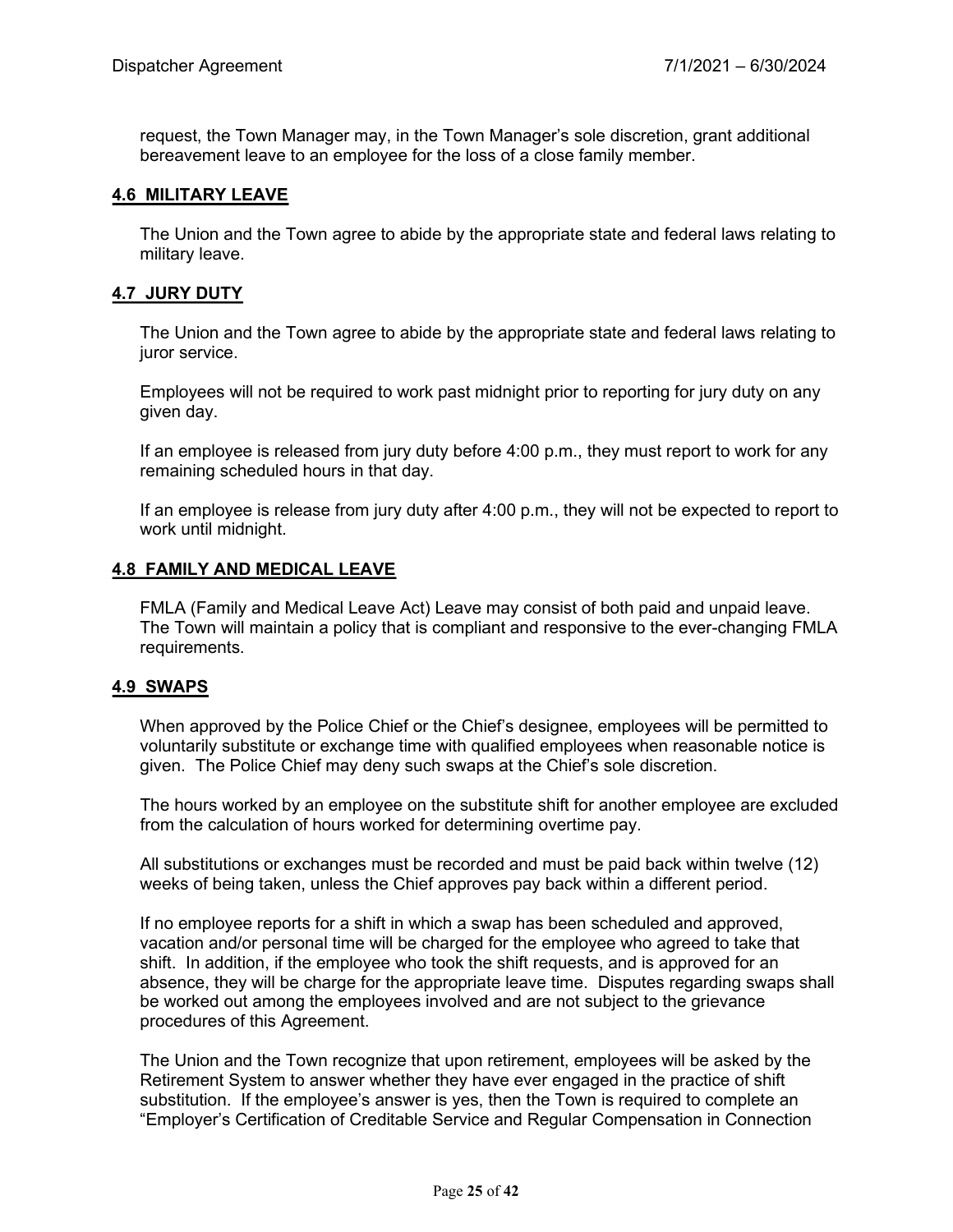With Shift Substitution" form prior to the calculation of a retirement allowance for the employee. Therefore, where swaps occur, the parties agree to work cooperatively in taking whatever measures may be necessary to adequately track and record swaps, and that prior to their retirement, all employees must have "repaid" all shifts owed by them.

## **4.10 TIME OFF FOR UNION BUSINESS**

It is the general understanding of the parties that the union steward and union negotiating committee members will conduct union business during times they are not working and that they will not be paid by the Town for such time except when they "swap" with another dispatcher or use approved vacation or personal leave. It is further understood that the Town and Union will make a good faith effort to schedule negotiations and grievance meetings such that the steward and/or negotiating committee members can attend without expense to the Town.

The Town may, however, incur additional expense on any given occasion if the Chief determines that it is in the best interest of the Town to schedule another dispatcher such that the steward or negotiating committee member may conduct Union business with the Town at an agreed-upon time without loss of pay; the Chief shall notify the Town Manager each time this occurs. Furthermore, when the Chief determines it is feasible, a steward or negotiating committee member may be granted leave from duty without loss of pay for such meetings when the time does not need to be filled by another employee to cover the leave.

Any informal meetings between the Town and the Union to discuss workplace issues, not at the sole request of the Union, will be scheduled during the Steward's regular scheduled hours of work. If the Town wishes to meet outside of the Steward's regularly scheduled hours, the Chief may reassign the Steward for the purposes of the meeting.

## **4.11 UNPAID LEAVES OF ABSENCE**

Unpaid leaves of absence for non-FMLA purposes may be granted by the Police Chief, with the approval of the Town Manager, for not more than ninety (90) days. Requests for such leaves must be submitted in writing as far in advance as possible.

Leave and insurance benefits for an employee on an unpaid leave of absence shall be as follows:

## **4.11.1 Leave Accruals**

Unpaid leaves of absence of 160 hours for full-time staff, or the pro-rated equivalent for parttime, or less shall not affect an employee's leave accruals. However, after that period, the employee will not accrue additional vacation, sick, or personal leave. When unpaid leave is intermittent, the hours of absence shall be counted on an accumulated basis.

## **4.11.2 Service Credit**

Unpaid leaves of absence of 160 hours for full-time staff, or the pro-rated equivalent for parttime, or less shall not affect an employee's service credit. However, no service credit shall be earned by an employee after that period, unless the time is protected by law. Therefore, an employee's anniversary date (for purposes of longevity pay, vacation accrual, and other service related policies) will be postponed by the number of days equal to the period when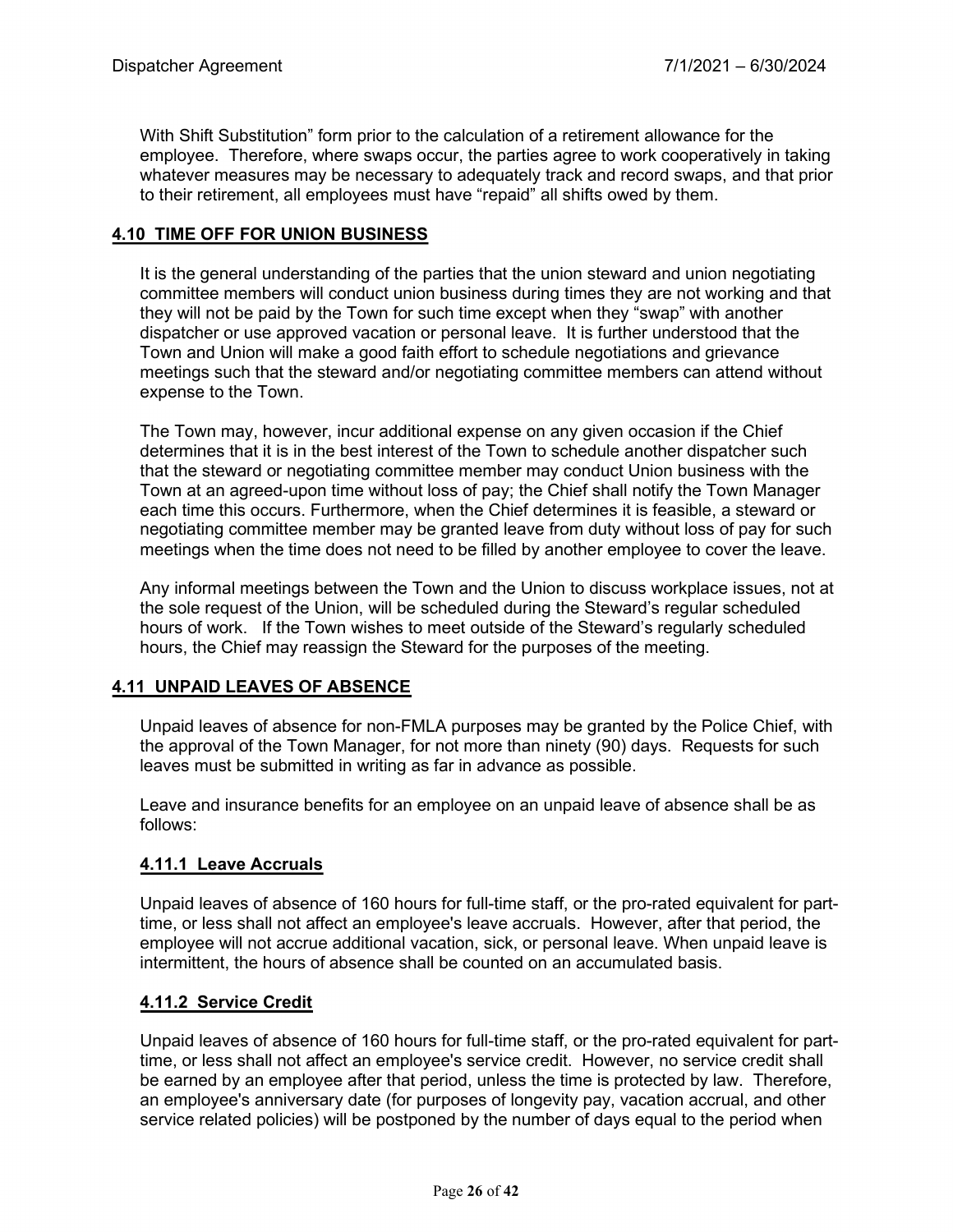no service credit was earned. When unpaid leave is intermittent, the hours of absence shall be counted on an accumulated basis.

## **4.11.3 Holiday Pay**

No holiday pay shall be granted to an employee who is on unpaid leave of absence on the last working day before the holiday or the first working day after the holiday.

## **4.11.4 Insurance**

All insurance benefits may be maintained by employees during leaves of absence of twelve (12) weeks or less. When an unpaid leave of absence lasts longer than twelve weeks, Long-Term Disability benefits will terminate at the end of the twelve week period.

In order to maintain coverage, employees must pay the Town directly for their insurance premiums. Payments will be due by the first of each month in which the employee is to be covered. If payments have not been received within 30 days of the date on which they were due, the Town will proceed to cancel the employee's insurance coverage.

When an employee is on an unpaid leave of absence under FMLA, the Town will continue to contribute toward the employee's insurance premiums during the full period of the unpaid leave. However, if, under controllable circumstances, the employee fails to return to work at the end of the leave period they will be expected to reimburse the Town for the co-payments made toward the employee's insurance premiums during the leave.

When an employee is on unpaid leave due to reasons other than FMLA, the Town shall pay its usual contribution toward insurance premiums for coverage during the first thirty (30) calendar days. However, employees will be required to pay 100% of their insurance premiums for coverage after the thirtieth (30th) calendar day. If, under controllable circumstances, the employee fails to return to work at the end of the leave period, they will be expected to reimburse the Town for the co-payments made toward the employee's insurance premiums during the first thirty (30) days of leave.

### **4.12 SMALL NECESSITIES LEAVE**

The Town shall provide leave in accordance with the Massachusetts Small Necessities Leave Act, M.G.L. c. 149, s.52D.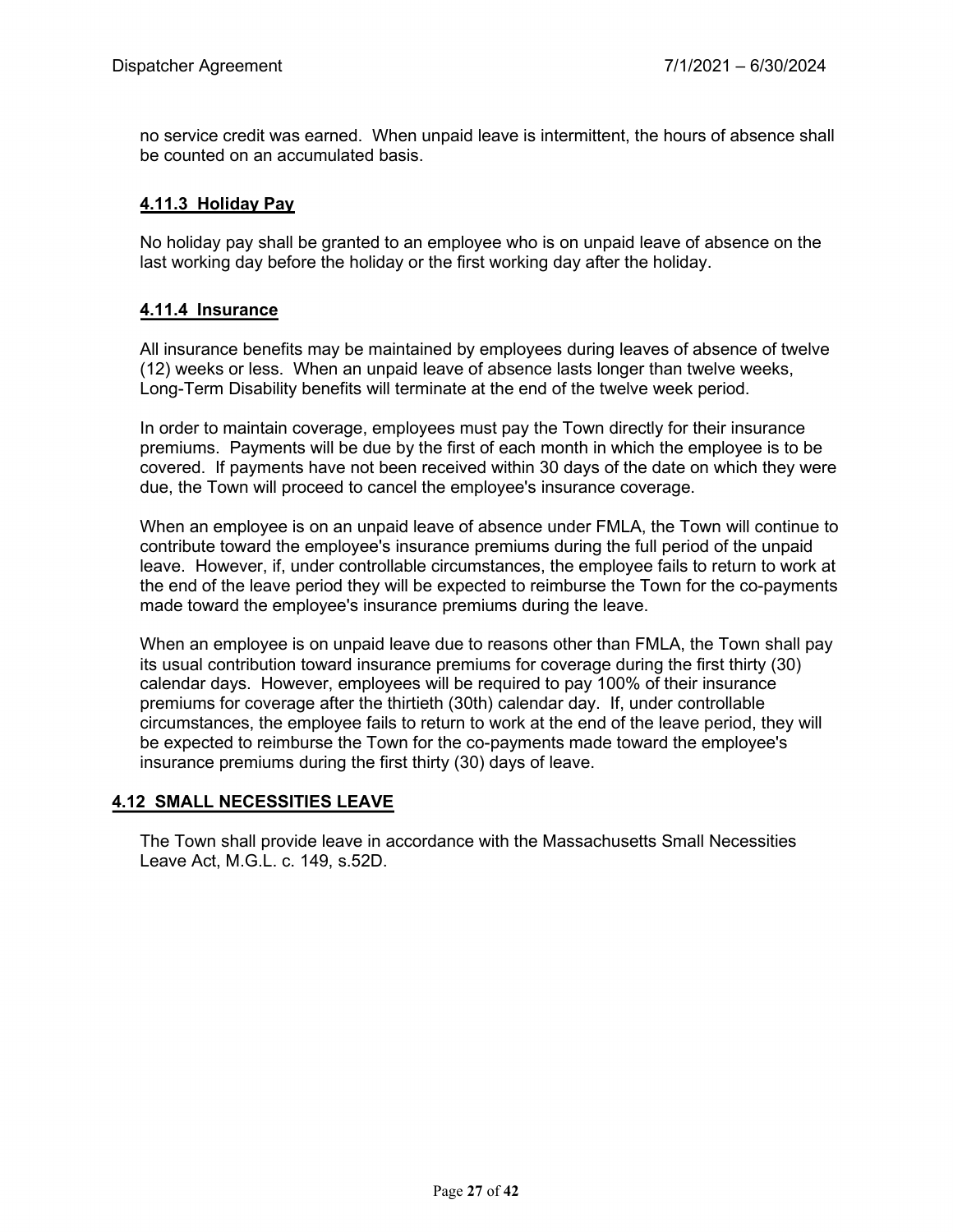## **ARTICLE 5. BENEFITS**

## **5.1 EDUCATIONAL ASSISTANCE**

The Town shall reimburse employees for all or part of the cost of tuition, required fees, and required texts for up to two college or university courses per fiscal year which are deemed by the Police Chief to pertain to public safety, subject to the following conditions:

- 1. the employee must have been employed by the Town for at least one (1) year
- 2. the employee must receive approval from the Police Chief prior to participating in the course
- 3. the employee must pass the course
- 4. funds must be available for this purpose
- 5. the approval of any given course shall not establish precedent for the future approval of such course, and the pertinence of each course shall remain at the Police Chief's sole discretion

Employees shall be reimbursed for one hundred percent (100%) of such costs when a grade of C or above is achieved, and fifty percent (50%) for a grade of D. No reimbursement shall be paid when an employee fails the course.

In order to receive this reimbursement, the employee must submit to the Police Chief within thirty (30) days of receiving the final grade, copies of the grade report and receipts or canceled checks for related costs. After required documentation is received and approved, the proper reimbursement amount will be processed in accordance with federal tax law.

### **5.2 GROUP INSURANCE**

 The Town agrees to provide health insurance in accordance with Chapter 32B of the Massachusetts General Laws

### **5.3 RETIREMENT PLAN**

The Town of Concord has accepted the provisions of Chapter 32 of the Massachusetts General Laws which provide for a contributory retirement system for employees.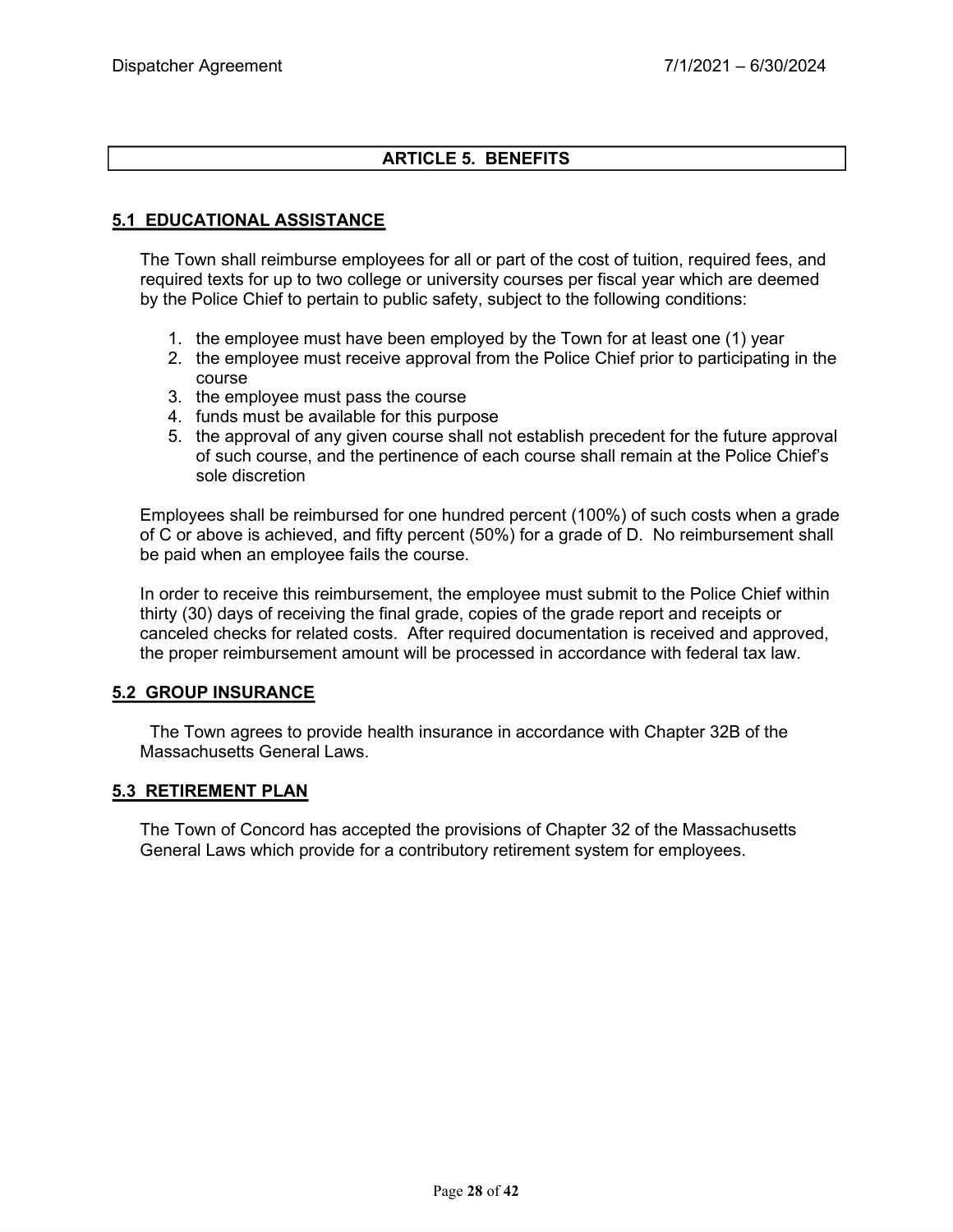### **ARTICLE 6. EQUIPMENT, SAFETY AND HEALTH**

#### **6.1 UNIFORMS**

The Town shall provide all work uniforms, shoes, equipment, and any other items the employee is required to wear and use (except undergarments, socks, and personal items). Employees will, at all times, have a minimum complement of four (4) shirts and four (4) trousers. The Town will replace and repair such items as necessary as determined by the Police Chief.

Employees are responsible for properly maintaining and caring for all issued uniforms and equipment, and must return these items upon termination of employment.

Employees must be well-groomed upon reporting for duty; wearing neat and clean uniforms, and demonstrating proper hygiene.

#### **6.2 EQUIPMENT AND SAFETY COORDINATOR**

The Town will continue to make reasonable provisions, subject to appropriation, for the safety and health of its employees during the hours of their employment, and the employees will be expected to cooperate with the Town.

Safety is a concern to the Town and the Union. The Town and the Union mutually recognize the need for a work environment in which safe operations can be achieved in accomplishing all phases of work, and the need to promote an understanding and acceptance of the principles of safety on the part of all employees, to provide for their safety and that of their fellow employees and the general public.

To achieve the above principles, the Town and Union agree that the Union may appoint one representative to serve in an advisory position as the Equipment and Safety Coordinator for the division. This representative will be responsible for bringing employee's safety recommendations to the attention of the Police Chief or the Chief's designee. Union recommendations on issues which affect the safety and health of its members shall be given every reasonable consideration by the Police Chief and Town management.

#### **6.3 NO SMOKING POLICY**

Employees hired after July 1, 1997, must be, and remain, non-smokers as a condition of employment. Current employees who smoke will be encouraged to quit and participate in any smoking cessation programs provided through their health insurer. In the event an employee's health insurer does not provide coverage for smoking cessation, the Town may pay for such a program, subject to prior approval of the Town Manager and the availability of funds.

No smoking is allowed in Town buildings and vehicles.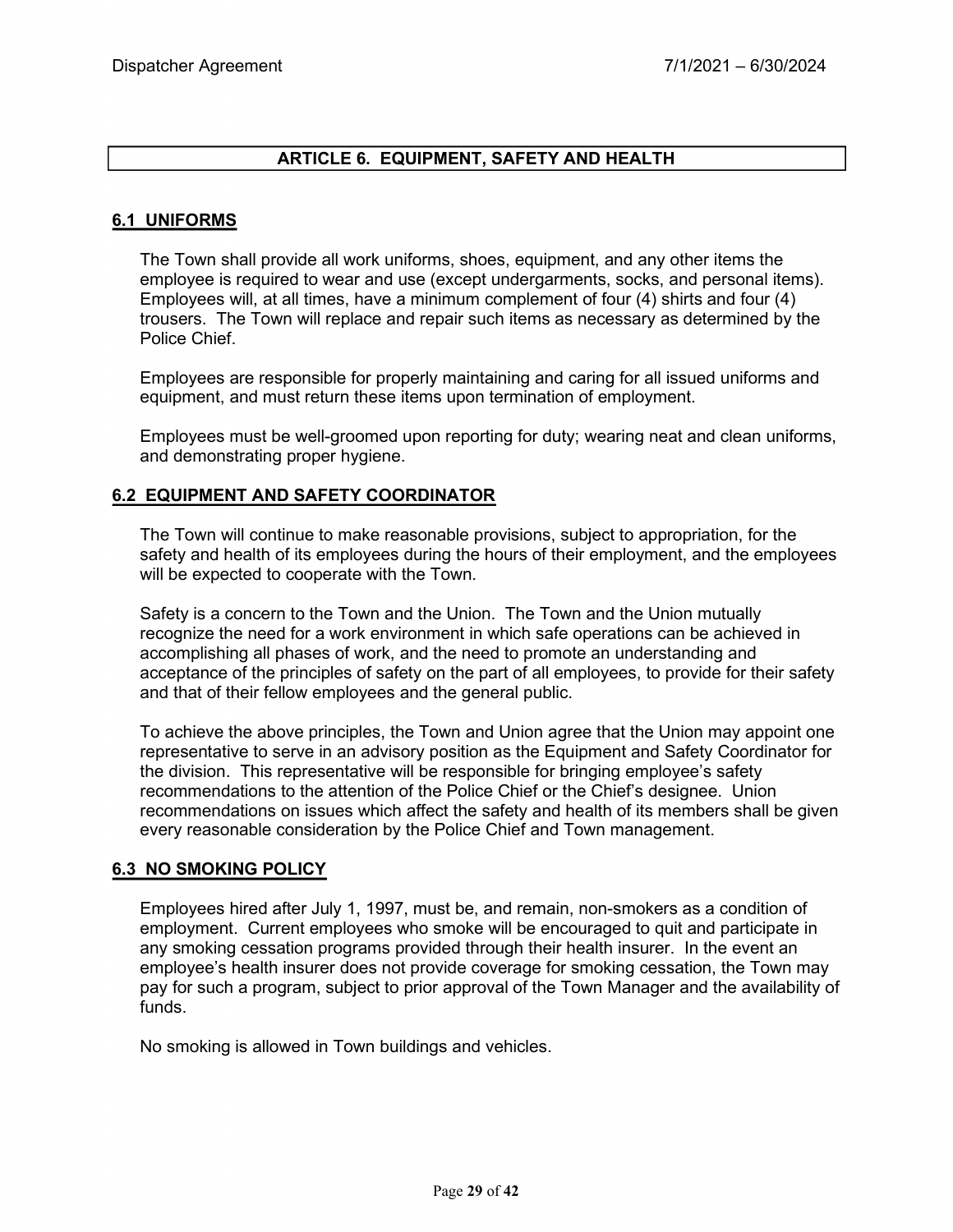## **6.4 WELLNESS**

The Union and the Town agree that Physical Fitness is an important aspect of a healthy lifestyle, and encourage employees to take part in off-hours activities that promote their own health and wellness.

In November of each year, a Fitness Club Reimbursement in the amount of \$150 will be available for each employee who submits proof of fitness club membership and payment for the prior eight (8) consecutive months.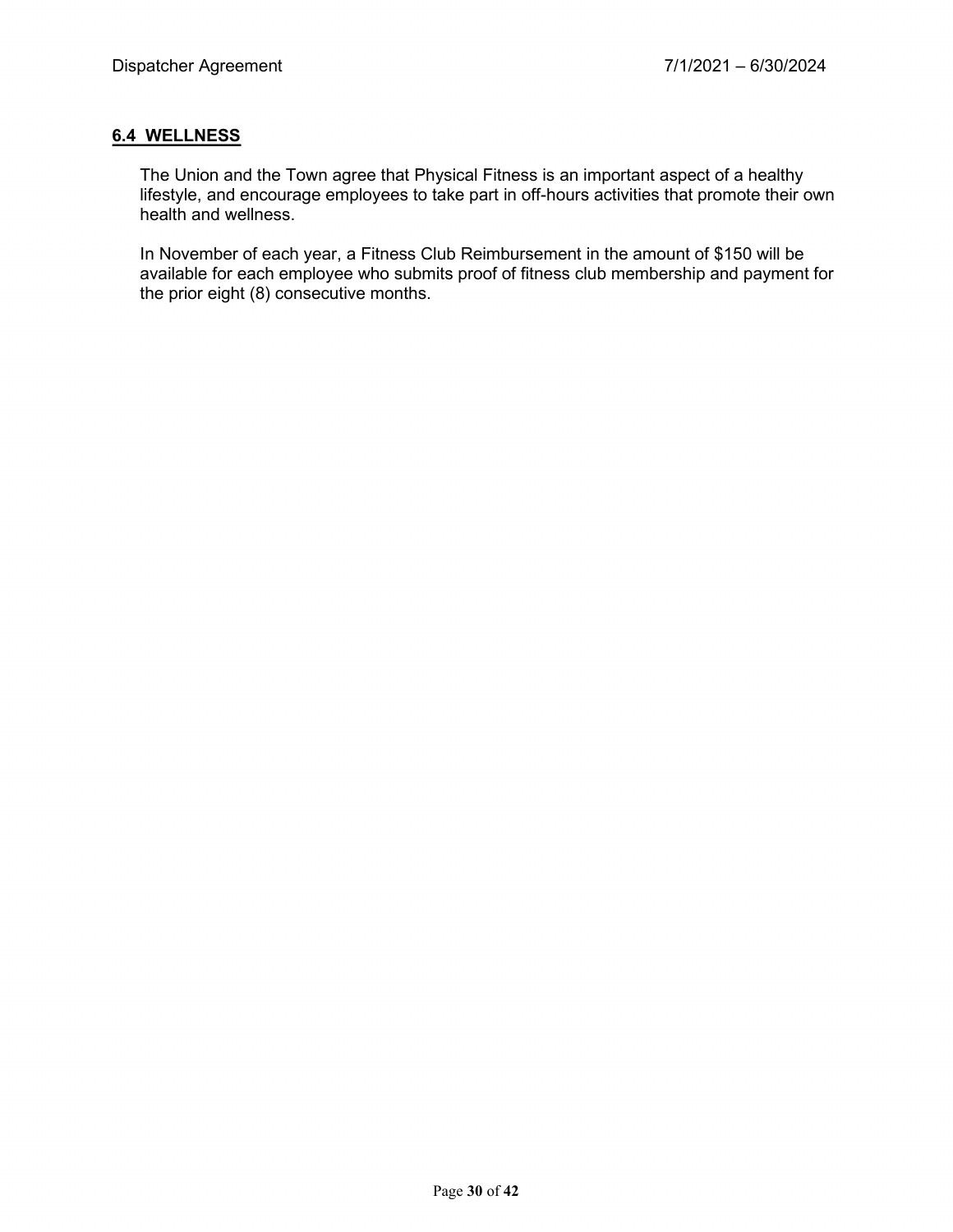## **ARTICLE 7. CONDITIONS OF EMPLOYMENT**

### **7.1 RESIDENCY REQUIREMENT**

After one year from an employee's date of hire, they shall reside within a city/town listed in Appendix C.

#### **7.2 OUTSIDE EMPLOYMENT**

The parties will cooperate in adhering to the principle that outside employment will not interfere with the performance of regular duties. Employees are required to notify the Police Chief in writing upon acceptance of all outside employment. Such outside employment shall not result in a conflict of interest, compromise ethics, bring disrepute, or otherwise bring harm to the Town.

### **7.3 DRUG & ALCOHOL POLICY**

It is the policy of the Town that a drug and alcohol free work place must be maintained at all times and this requirement justifies the use of a reasonable employee drug and alcohol testing program.

### **7.3.1 Prohibited Conduct**

The unlawful manufacture, distribution, dispensation, possession, or use of controlled substances by employees is prohibited. Any use of alcohol by employees is also prohibited while on duty, while on Town property, or when using Town vehicles. All employees are expected and required to report to work in appropriate physical and mental condition to perform their assigned duties, which includes not being under the influence of an unauthorized substance, illegally-used drug, alcohol, or any other substance that may impair the ability to safely perform the essential functions of the position.

### **7.3.2 Reason for Testing**

Dispatchers will be required to take a drug/alcohol test as a condition of continued employment whenever a supervisor has reasonable suspicion that the employee is or has been using drugs or alcohol. "Reasonable Suspicion" is something more than a hunch, but less than probable cause. It means a reasonable individualized suspicion, which is articulable, that the employee has violated this policy.

#### **7.3.3 Consequences of Policy Violation**

Any violations of this policy will be grounds for disciplinary action, up to and including immediate suspension, dismissal and/or requiring the employee to participate satisfactorily in an approved substance abuse rehabilitation program.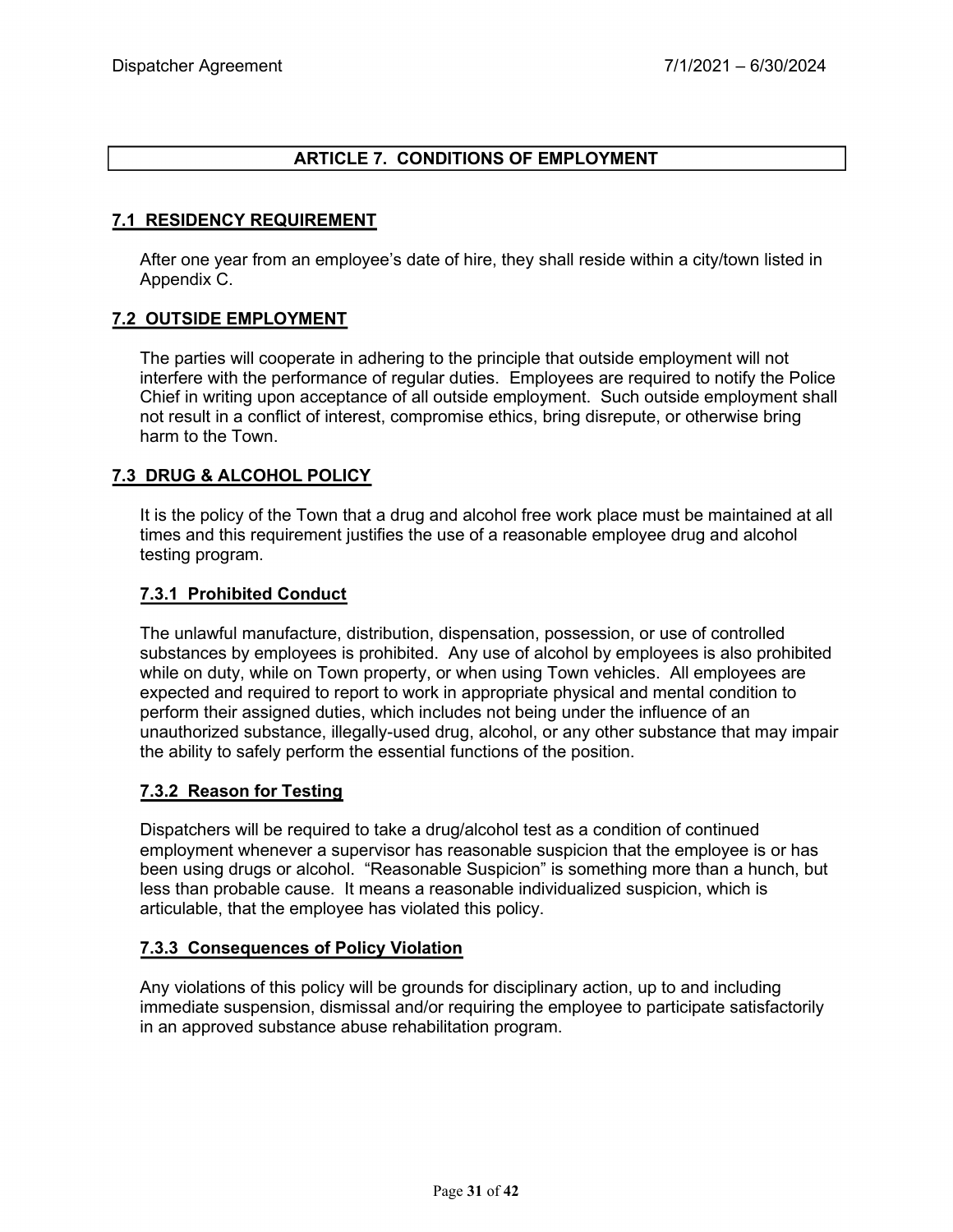#### **7.4 MEDICAL CERTIFICATIONS & EXAMINATIONS**

An employee who has an injury, illness or condition that may impact their physical or mental ability to perform their duties must be evaluated by a physician and may not return to duty until a fitness for duty certification is provided to the Town; sick leave or unpaid leave will be charged as appropriate.

Should the Police Chief or the Chief's designee have a legitimate reason to believe that an employee is not physically or mentally able to perform their assigned duties and responsibilities, the Town may require either that the employee provide fitness for duty certification from the employee's physician, or that the employee be examined, at the Town's expense, by a physician selected by the Town to assess the employee's fitness for duty.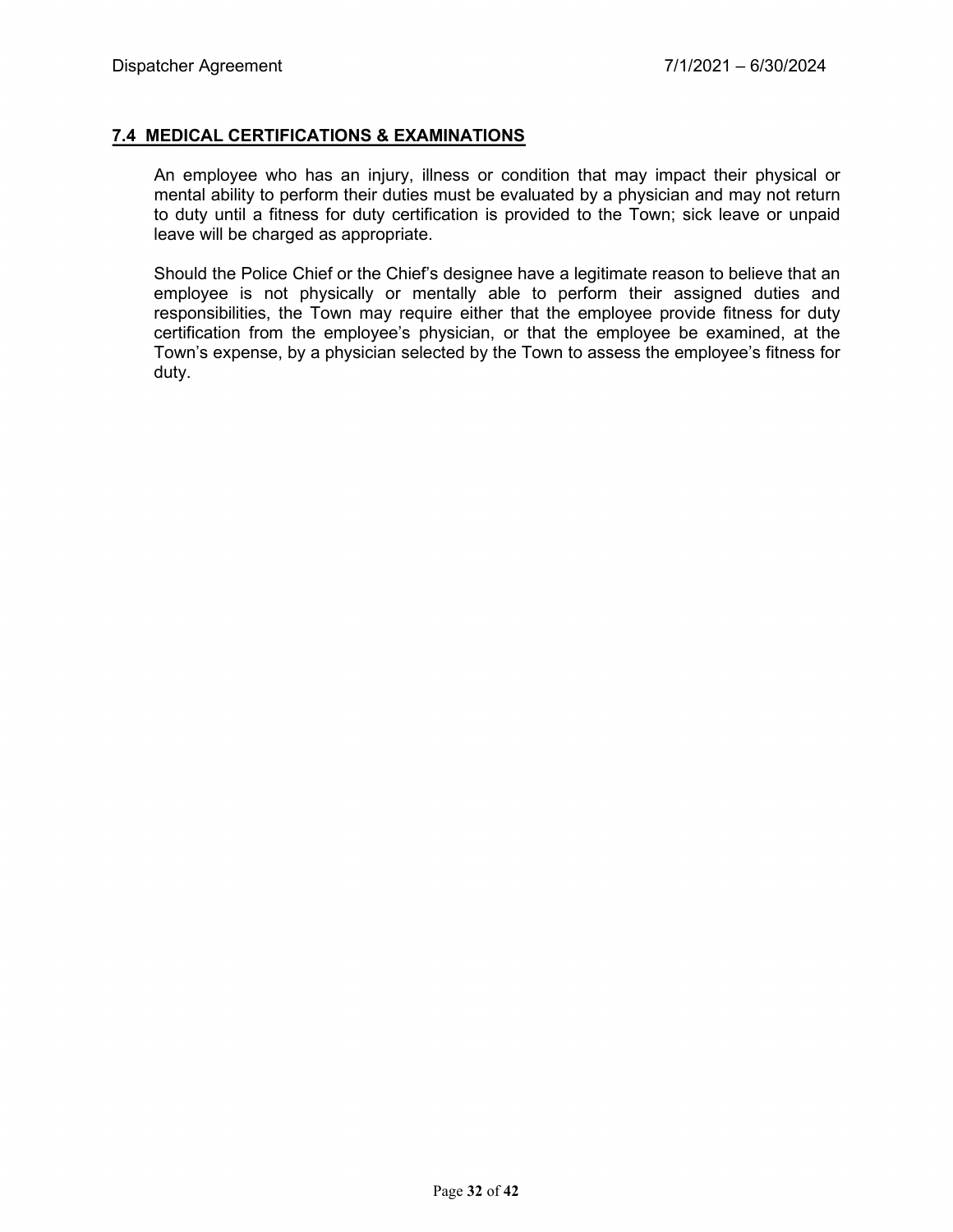## **ARTICLE 8. PROBATIONARY PERIOD**

## **8.1 NEW & REHIRED EMPLOYEES**

All dispatchers will be on probation for the first twelve (12) months of service in a position; however, any re-hired dispatcher who previously completed twelve (12) months of service will only be on probation for the first six (6) months of service following their return to duty. When extenuating circumstances exist, the Town Manager may extend the probationary period for up to an additional six (6) months. These employees may be discharged from their position at any time during the probationary period without just cause and without recourse to the grievance or any other procedure of this Agreement.

A new or re-hired employee may not use accrued vacation and personal leave until they have completed six months of service with the Town, but may use sick leave as it is earned.

### **8.2 PROMOTED EMPLOYEES**

All promoted dispatchers will be on probation for the first six (6) months of service in their new position. When extenuating circumstances exist, the Town Manager may extend the probationary period for up to an additional six (6) months. If an employee who has been promoted does not, in the opinion of the Town Manager, demonstrate satisfactory performance in the probationary period, the employee may return to the prior position. This clause is not intended to replace management's right to suspend, demote, discipline, or discharge employees, and, therefore, promoted employees may not return to their prior position if such actions are taken as a result of misconduct.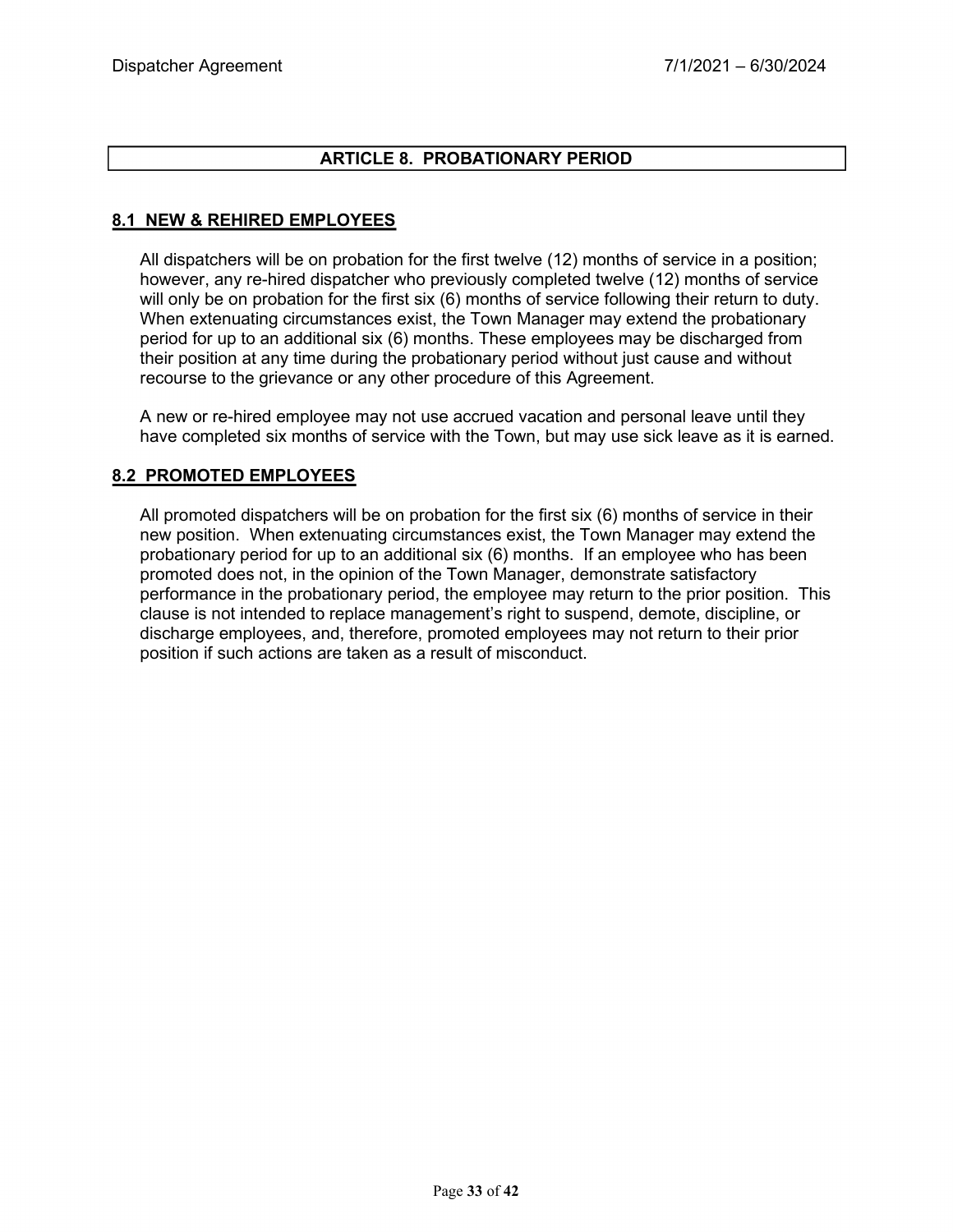### **ARTICLE 9. SENIORITY AND SERVICE CREDIT**

#### **9.1 SENIORITY LIST**

The Chief shall establish a seniority list, which shall be brought up to date on or before January 31 of each year. Said list shall be permanently posted on the Union bulletin board.

#### **9.2 INTERRUPTION OF EMPLOYMENT**

Any employee who leaves Town service while in good standing and is subsequently rehired by the Town will, upon successful completion of one year's service, be given credit for their previous years of service for the purposes of vacation accrual and longevity pay.

#### **9.3 SHIFT & VACATION BIDDING**

Seniority as a Town of Concord dispatcher will be given preference for the purposes of annual shift and vacation bidding, except when the Police Chief determines that such schedule requests are not in the best interest of the communications center operations.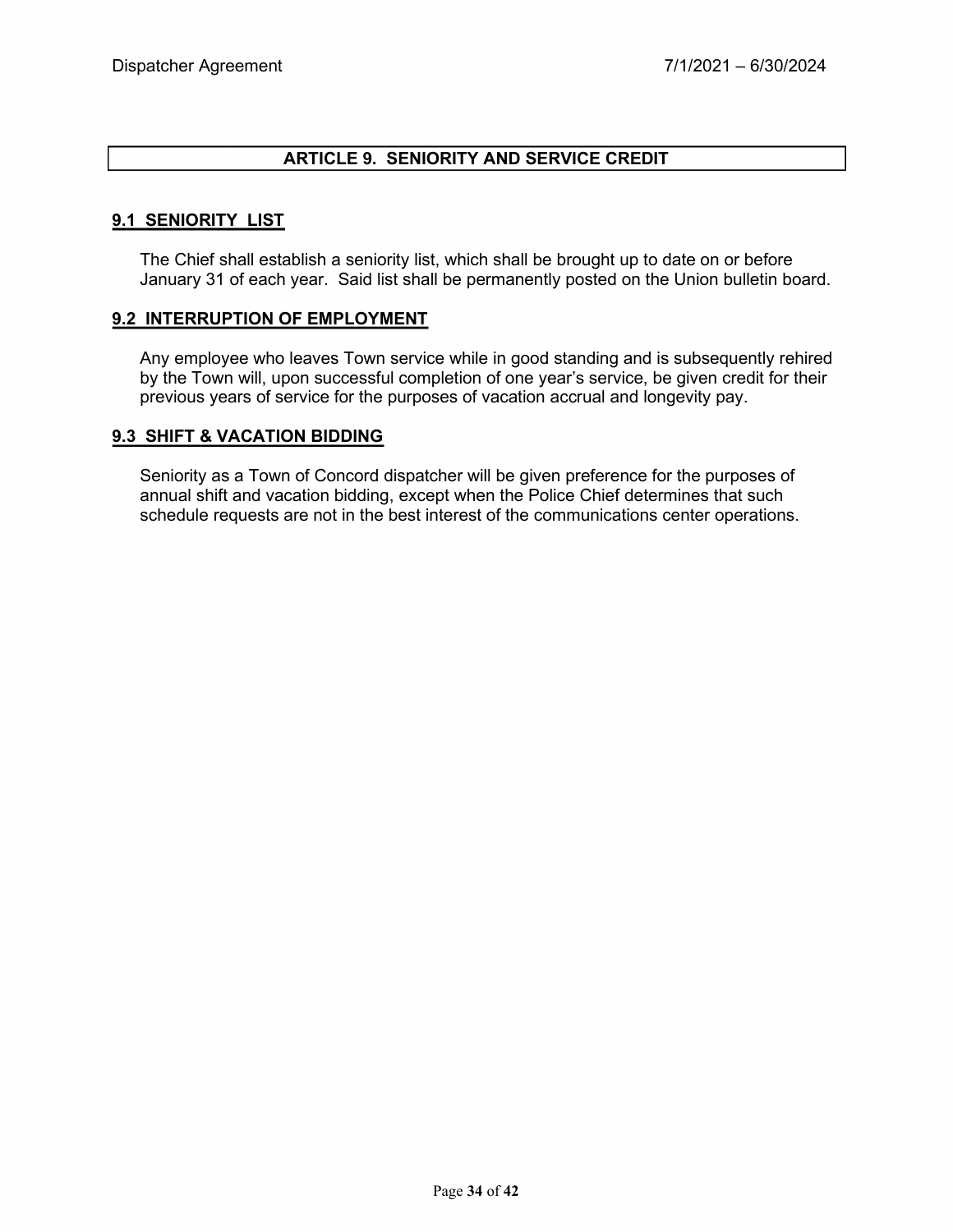## **ARTICLE 10. LAYOFF AND RECALL**

If the Town finds it necessary to lay off employees, the procedure set forth in this Article will apply.

The Union will be notified, whenever possible, four (4) weeks in advance of any layoff and, insofar as practicable, of the number, names, and positions of those employees who are affected.

If layoff is necessary, employees shall be laid off in the inverse order of seniority for their position status. The Town shall not be required to layoff an employee assigned as Lead Dispatcher before other dispatchers. If an employee who is scheduled to be laid off has higher seniority than an employee in a lower level position, they may "bump" or displace the employee with the lowest seniority in the next lower level within the bargaining unit. In no event will an employee be "bumped" by another employee from a lower level position within the bargaining unit.

Employees who, by exercising their "bumping" option, move into a lower level position within the bargaining unit will be compensated at the same hourly pay rate if it is within the salary range of their assumed position. If the employee's compensation was greater than the top of the assumed position's range, they will be compensated at an hourly rate equal to the top of that pay range.

When the Union has been notified of a lay off as outlined in this Article, it will notify the Town within seven (7) calendar days of all affected employees' intentions on whether to exercise their "bumping" option.

Before hiring into any permanent job in the bargaining unit, the Town will offer reemployment to any former employees who have been laid off from that position within the last one (1) year, in the inverse order in which said employees were laid off.

There shall be no obligation to offer re-employment to any employee who has been laid off more than one (1) year or who has refused re-employment on one (1) occasion, whichever occurs sooner.

The offer of re-employment shall be sufficient if made by certified letter addressed to the laid off employee at their last known address as shown by the records of the Town Human Resources Department. Any such laid off employee must respond to the offer within one (1) week and be available for re-employment within four (4) weeks after the date of the offer; otherwise the laid off employee shall be deemed to have refused re-employment and the Town's obligation under this Article is satisfied.

An employee recalled within two (2) years of their date of lay off will return to their former classification with service, for the purposes of vacation accrual and longevity pay, accrued up to the time of lay off.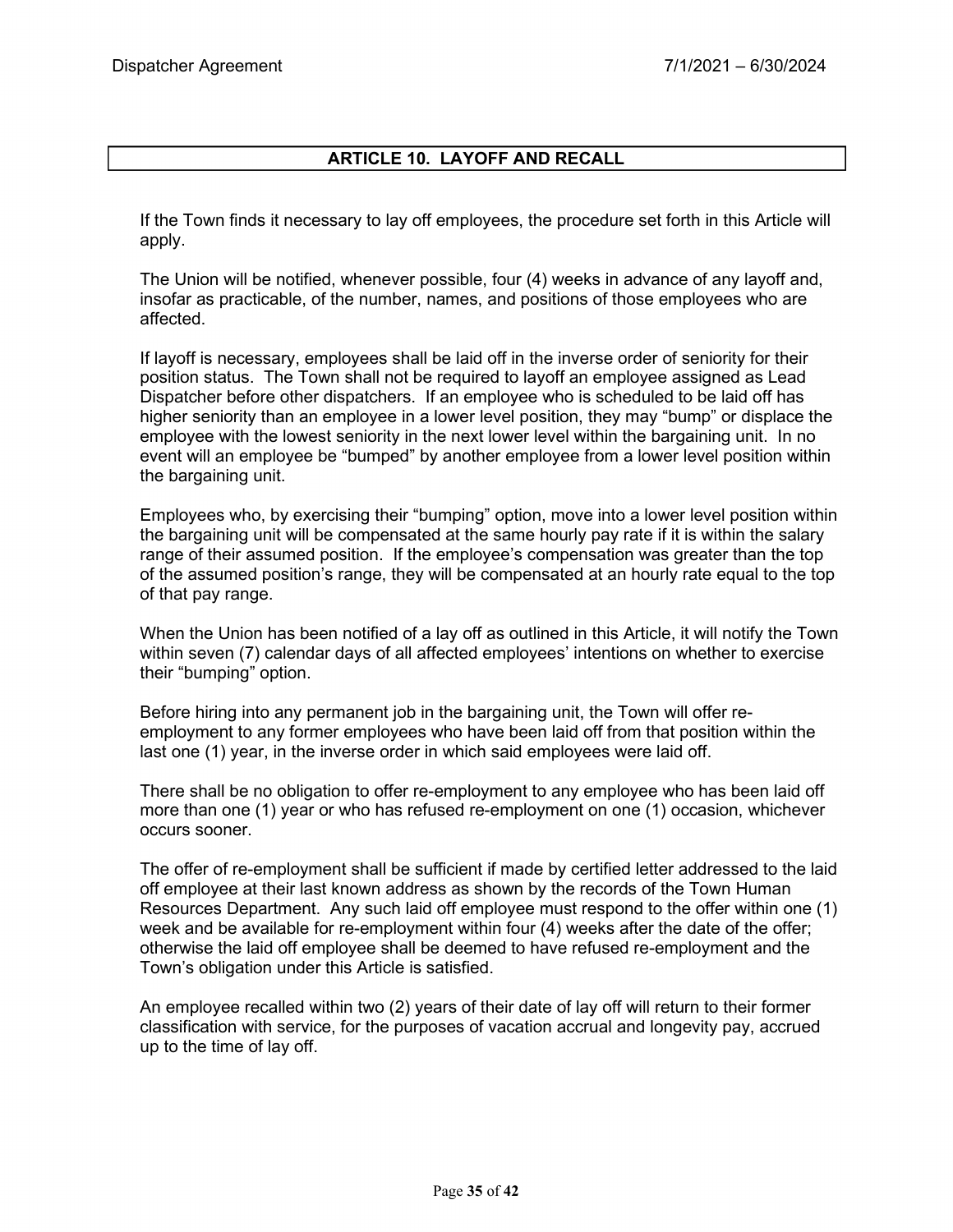## **ARTICLE 11. DISCIPLINE & DISCHARGE**

The Town agrees to apply reasonable progressive discipline which may include verbal warnings, written warnings, suspensions, and termination. The level of discipline or the decision to terminate an employee's employment shall be reasonably related to the seriousness of the proven offense, as well as the individual's employment and work history, as determined by the Town Manager.

Examples of employee actions which may result in immediate termination include, but are not limited to:

- theft or dishonesty
- assault or other violent behavior
- falsification of records
- intentional or malicious damage to Town property
- violation of the drug and alcohol policy
- violation of another person's civil rights
- concealment of an error or omission of pertinent facts
- gross negligence

It is the Town's policy not to remove any disciplinary documents from an employee's official personnel file.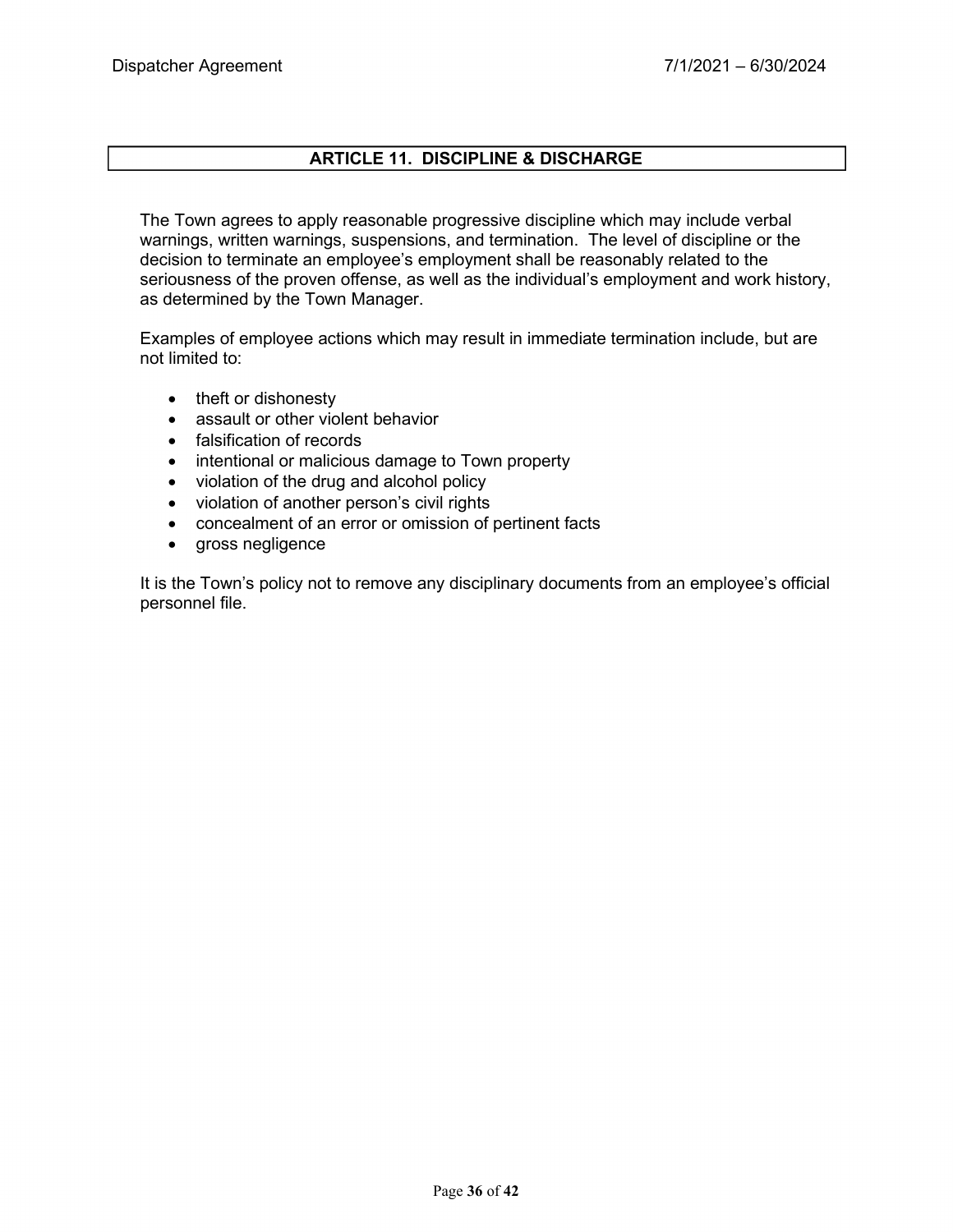## **ARTICLE 12. DISPUTE RESOLUTION**

## **12.1 PURPOSE & SCOPE OF GRIEVANCE PROCEDURE**

It is the intent of the Town and the Union to maintain harmonious relations by resolving disputes with all reasonable dispatch. The purpose of the Grievance & Arbitration article is to secure, at the lowest level possible, resolutions to grievances brought forward pursuant to the process. The Town and the Union desire that the procedures shall be as informal as may be appropriate for the grievance involved and at the level involved.

For purposes of the article, a "grievance" shall be defined as a dispute arising as a result of the application or interpretation of one or more express terms of this Agreement. This procedure does not apply to counselings, verbal reprimands, or performance evaluation documents or ratings unless the rating affects pay, in which case it may only be grieved through Step 3 (Town Manager).

## **12.2 GENERAL PROVISIONS & LIMITATIONS**

Grievances, responses, and other written communications outlined in this procedure may be submitted in hard copy or via email.

Any step may be waived by mutual written agreement by the parties.

An employee may have a union steward from the bargaining unit, or an authorized Teamster's representative, present at and participating in any and all stages of the grievance process. Except at arbitration, attorneys are not permitted to attend grievance meetings. At arbitration, the employee may be represented by counsel, and may call witnesses and introduce evidence in support of their grievance.

Time limits specified in this procedure may be extended, in any particular case, by mutual written consent of the parties. In the event a relevant individual is absent from the workplace during a period when they are expected to take action relative to the grievance, it is expected that the parties will agree to extend the time limits by a reasonable amount of time corresponding to the absence. If the last calendar day of any grievance procedure time period falls on a weekend or holiday, the time period shall expire on the next regular business day.

A grievance shall be deemed waived and settled on the basis of the Town's answer, unless such grievance is submitted to each of the steps within the time limits specified. If the Town fails to answer a grievance, it shall be deemed denied; the Union may then advance the grievance to the next step within the specified time period.

### **12.3 GRIEVANCE PROCEDURE**

Prior to the official filing of a grievance, the grievant(s) will make every effort to resolve the matter in a discussion with the Division Commander, as outlined in the Departmental Organizational Chart, and the Union Representative. If this fails and the grievant(s) and Union elect to pursue the grievance, the following steps shall be followed: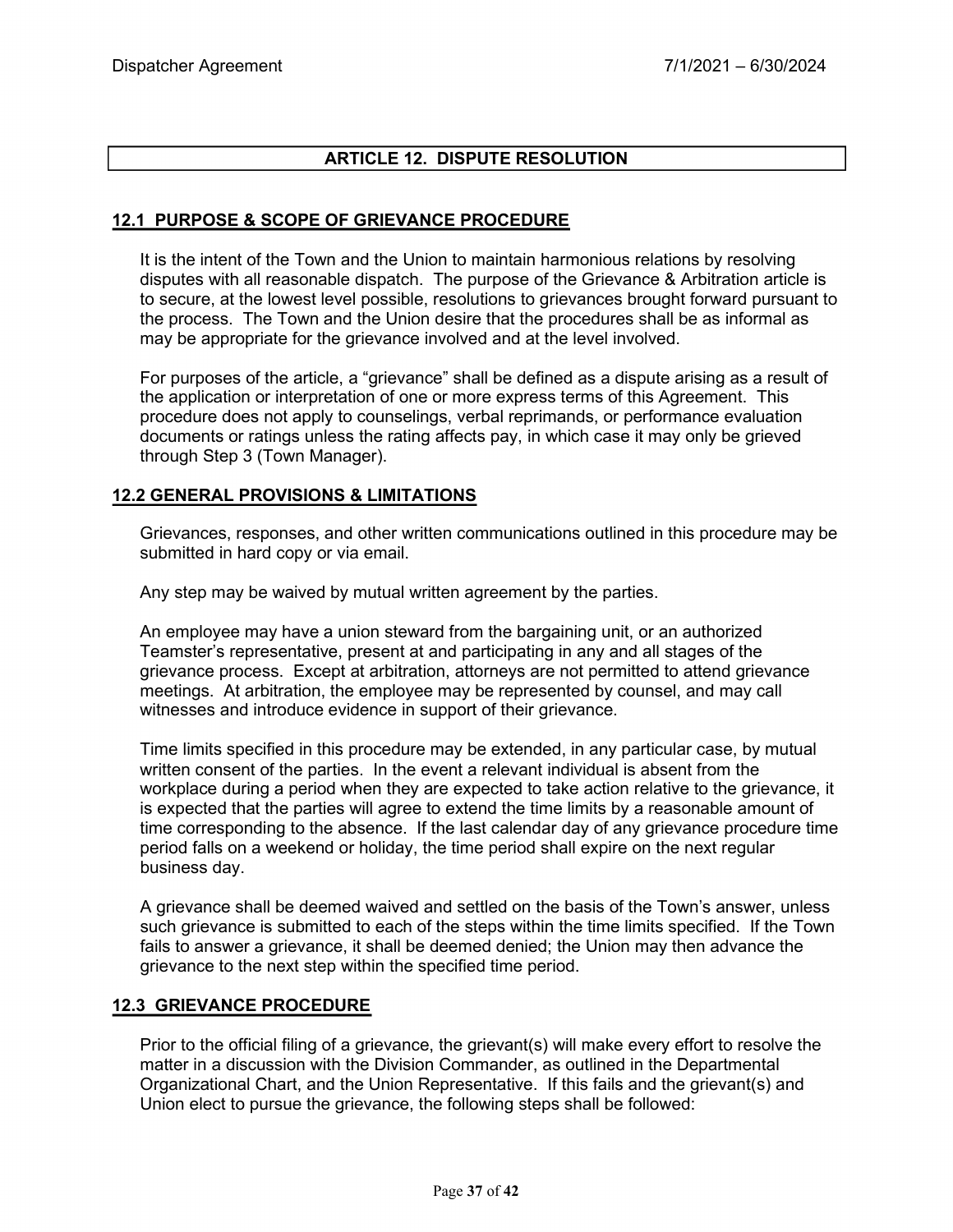#### Step 1 – Division Commander

The Union shall submit the grievance, in writing, to the Division Commander within ten (10) calendar days of an action, or failure to take action. The written grievance shall include the facts on which the grievance is based, the express provisions of this Agreement alleged to have been violated, and the remedy requested. The Division Commander has ten (10) calendar days from the date of submission to respond to the grievance.

#### Step 2 – Police Chief

If the grievance is not resolved at Step One, the Union shall submit it to the Police Chief within ten (10) calendar days following receipt of an answer from the Division Commander, or, if an answer is not received, the date on which it was due. The Police Chief has ten (10) calendars days from the date of submission to answer the grievance.

#### Step 3 – Town Manager

If the grievance is not resolved at Step Two, the Union shall submit it to the Town Manager within ten (10) calendar days following receipt of the Police Chief's answer, or, if an answer is not received, the date on which such answer was due. The Town Manager, or a designee, shall answer the grievance within twenty-one (21) calendar days of its submission.

## **12.4 ARBITRATION**

No matter shall be subject to the arbitration procedure of this Agreement which is subject to the authority or jurisdiction of any Retirement Board.

If not otherwise excluded from arbitration, grievances not settled in the Steps of the grievance procedure may be moved to arbitration within twenty-one (21) calendar days of receiving the answer in Step 3 by submitting written notice to the other party stating the intention to arbitrate. The parties shall mutually select an arbitrator. If the parties are unable to agree upon an arbitrator, the arbitrator shall be designated by the American Arbitration Association under its current rules and procedures.

The fee and expenses of the arbitrator shall be shared equally by the parties and each party shall bear the expense of its own representatives and witnesses.

The authority of the arbitrator shall be limited to the interpretation of this Agreement. The arbitrator shall be without power to alter, amend, add to or detract from the language of this Agreement or to hold ex parte hearings. The decision of the arbitrator, within the scope of their authority, shall be final and binding upon the parties.

The arbitrator shall only determine issues which are submitted to him by the parties.

Any alleged violations of Section 3.2 are arbitrable only as to whether the denial of the increase was arbitrary and capricious. The arbitrator, in evaluating whether Section 3.2 has been violated, shall be limited to determining whether the denial of the increase was arbitrary or capricious. The arbitrator shall have no power to grant an increase or determine the amount of same.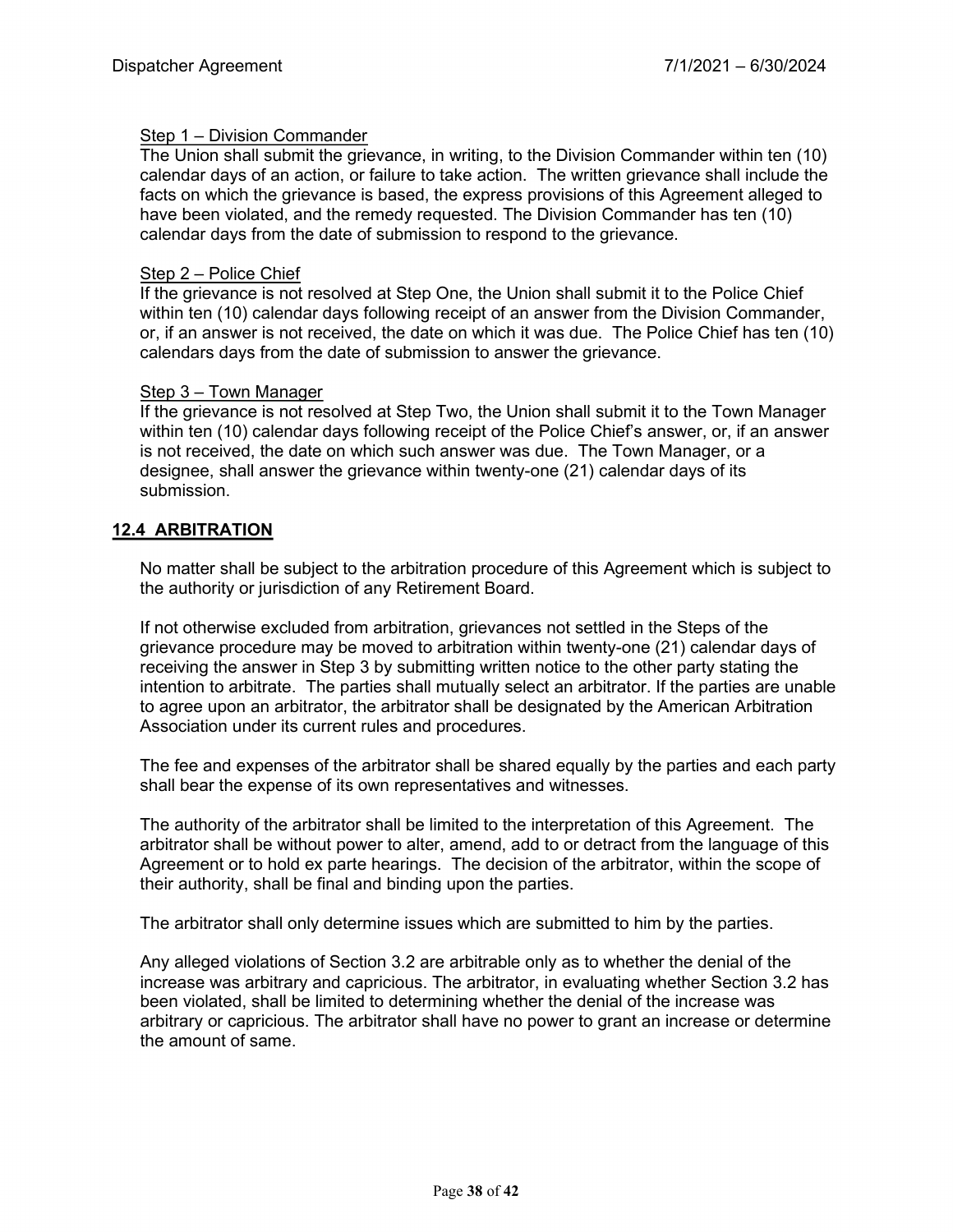#### **ARTICLE 13, DURATION OF AGREEMENT**

This Agreement shall remain in full force and effect from July 1, 2021, until midnight, June 30, 2024, and shall then terminate unless extended by mutual consent of the parties. If either party wishes to negotiate a successor Agreement, they must so notify the other party ln writing not less than ninety (90} days prior to the date of expiration.

**IN WITNESS THEREOF, this Agreement has been executed by:** 

**FORTHETOWN OF CONCORD: FOR TEAMSTERS LOCAL 26:** 

Town Manager:

R THE TOWN OF CONCORD:<br>wn Manager:<br>hyperplement

Teamster's Representatives:

3.25.22

03.31.2022

Date Date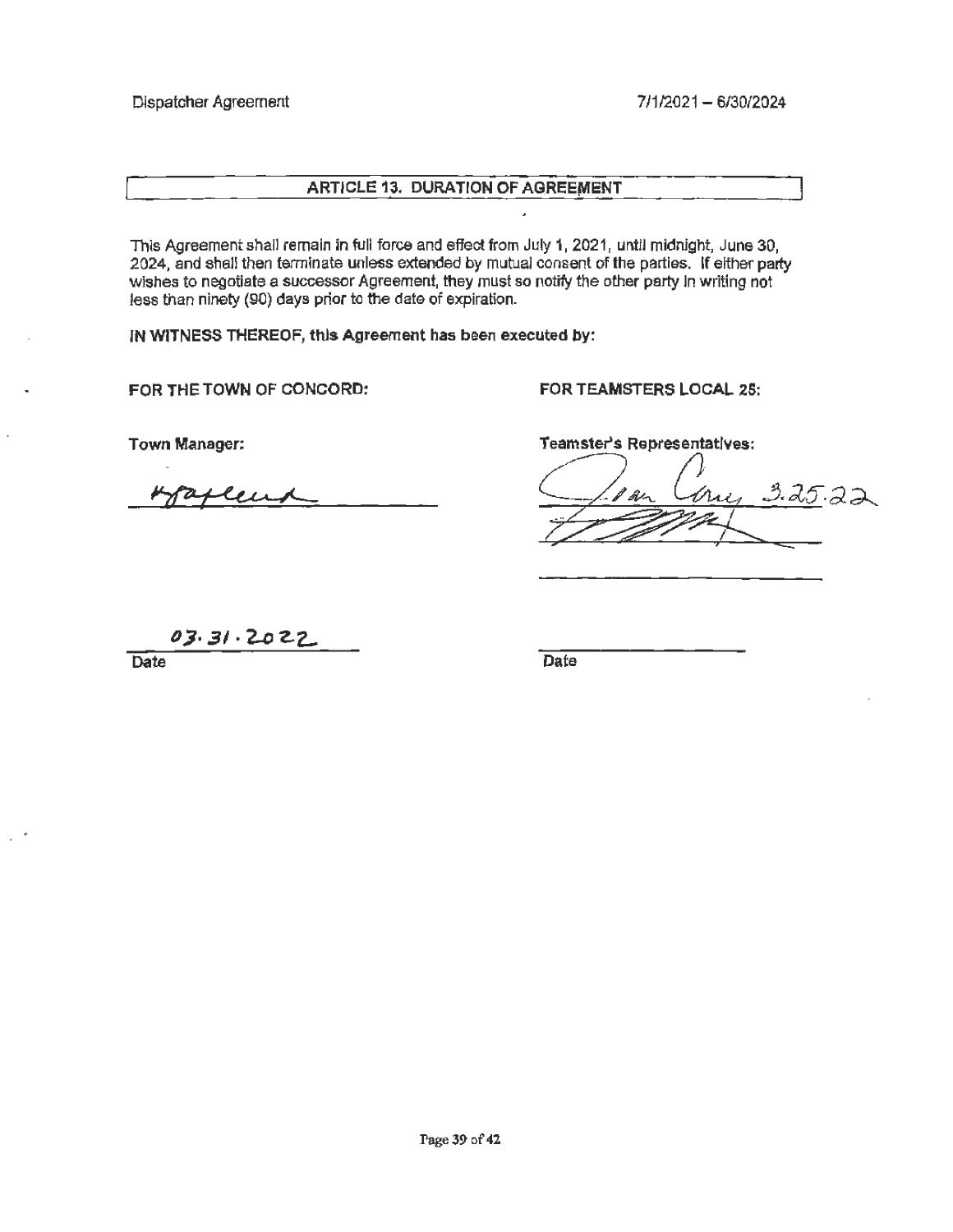## **ARTICLE 14. RESIGNATION / RETIREMENT**

If an employee intends to separate employment they are expected to provide at least 2 weeks' notice of their last day of work (if the employee plans on filing for retirement upon separation, it is recommended that they provide notice and consult with Human Resources at least 60 days prior to the date of separation to plan for transition of benefits).

Except in the case of a documented illness, injury, or other uncontrollable circumstances communicated to the Police Chief as soon as practicable, the employee is expected to work all of their shifts, without use of leave time, during the last two weeks of employment. The last day on which an employee is actively on duty shall be considered their last day of employment. Any accrued leave that is payable after that date shall not count as service for the purposes of employment and related benefits, but may count as service for the purposes of retirement calculations in accordance with the rules of the Concord Retirement Board.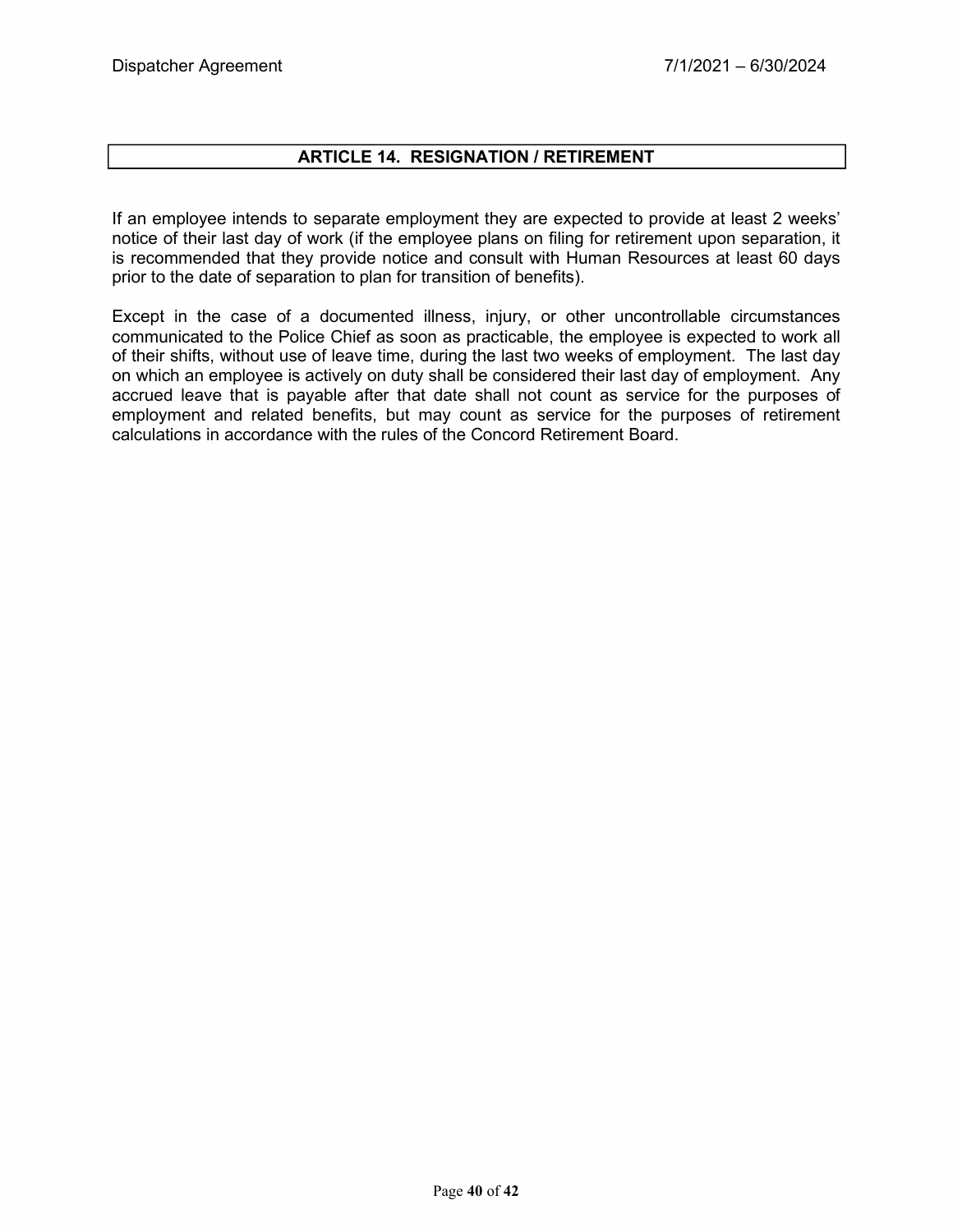## **APPENDIX A. SALARY SCHEDULES**

## *Hourly Rates*

## **Public-Safety Dispatcher:**

|                    | <b>Minimum</b> | Mid-Point | Maximum |
|--------------------|----------------|-----------|---------|
| $7/1/21 - 6/30/22$ | 24.86          | 28.16     | 31.46   |
| $7/1/22 - 6/30/23$ | 25.61          | 29.01     | 32.40   |
| $7/1/23 - 6/30/24$ | 26.38          | 29.88     | 33.37   |

# **Lead Public-Safety Dispatcher:**

|                    | Minimum | Mid-Point | Maximum |
|--------------------|---------|-----------|---------|
| $7/1/21 - 1/2/22$  | 26.36   | 29.86     | 33.35   |
| $1/3/22 - 6/30/22$ | 28.34   | 32.10     | 35.86   |
| $7/1/22 - 6/30/23$ | 29 19   | 33.07     | 36.94   |
| $7/1/23 - 6/30/24$ | 30.07   | 34.06     | 38.05   |